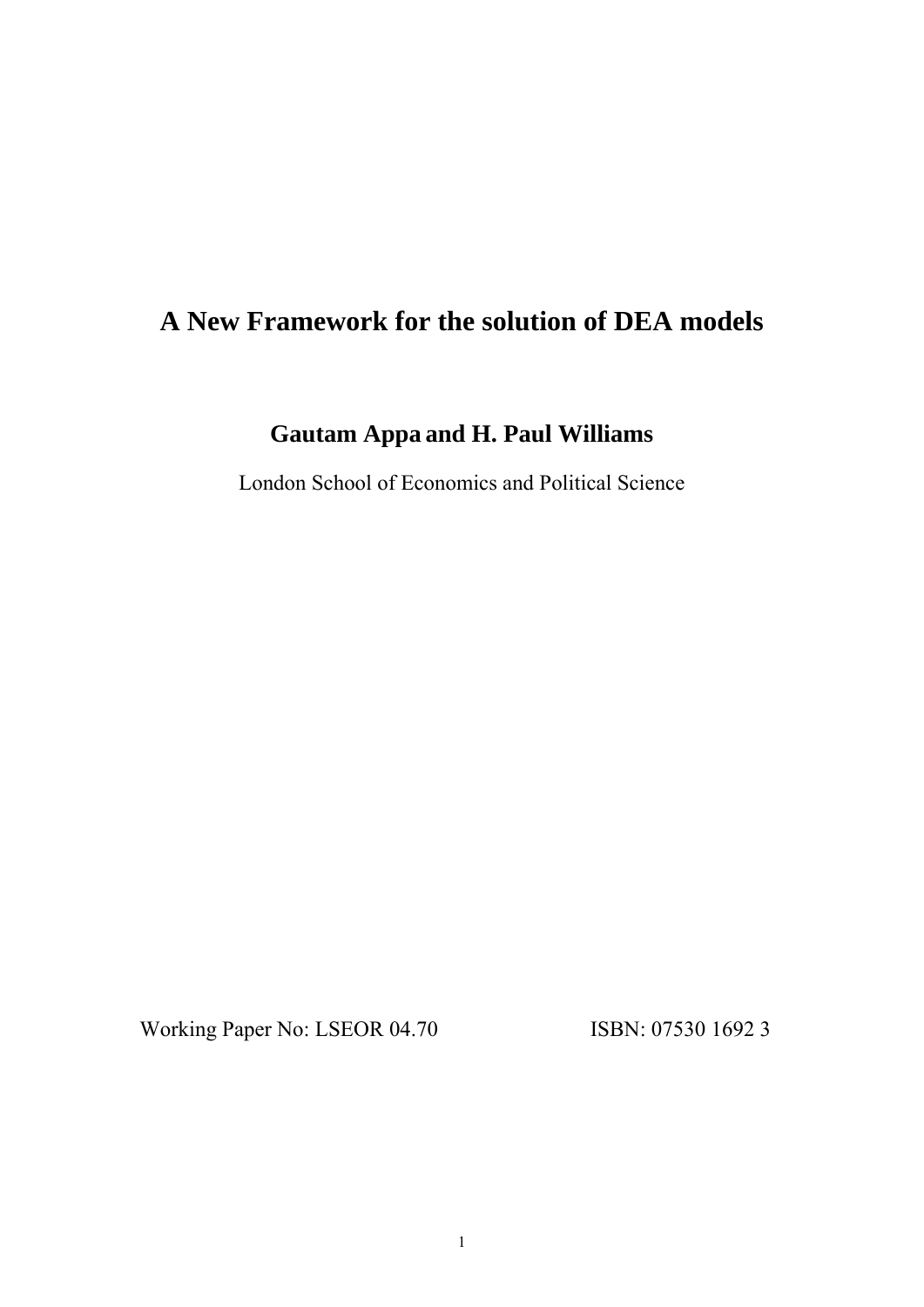# First published in Great Britain in 2004 by the Department of Operational Research London School of Economics and Political Science

Copyright © The London School of Economics and Political Science, 2004

The contributors have asserted their moral rights.

**All rights reserved. No part of this publication may be reproduced, stored in a retrieval system, or transmitted in any form or by any means, without the prior permission in writing of the publisher, nor be circulated in any form of binding or cover other than that in which it is published.** 

Typeset, printed and bound by: The London School of Economics and Political Science Houghton Street

London WC2A 2AE

Working Paper No: LSEOR 04.70 ISBN No: 07530 1692 3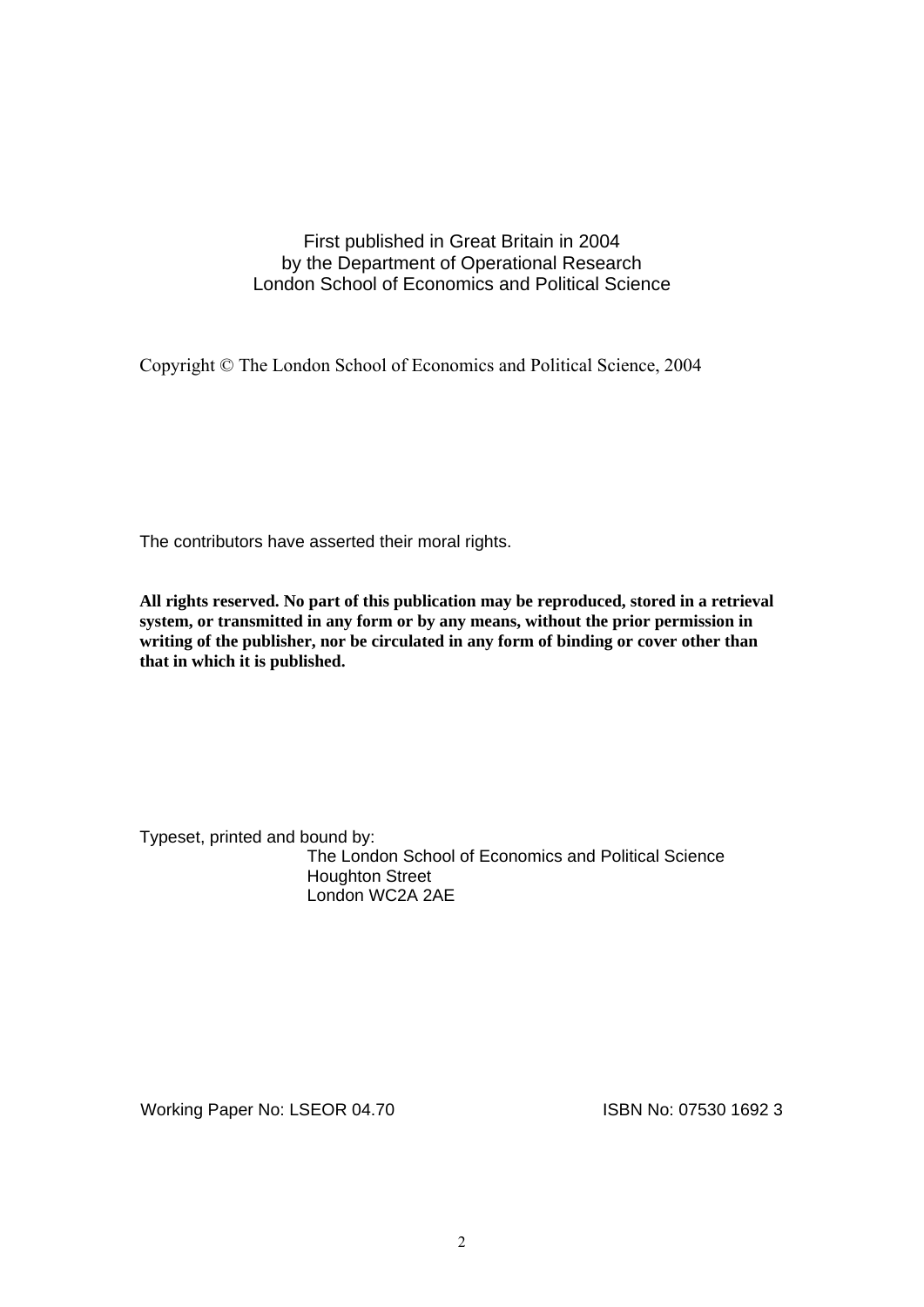# **A New Framework for the solution of DEA models Gautam Appa and H. Paul Williams**

London School of Economics

**This working paper is a continuation of our earlier working paper 'A formula for the solution of DEA models' LSEOR 02.49. The same illustrative example is used, but many more applications are included.** 

#### **Abstract**

We provide an alternative framework for solving Data Envelopment Analysis (DEA) models which, in comparison with the standard Linear Programming (LP) based approach that solves one LP for each Decision Making Unit (DMU), delivers much more information. By projecting out all the variables which are common to all LP runs, we obtain a formula into which we can substitute the inputs and outputs of each DMU in turn in order to obtain its efficiency number and all possible primal and dual optimal solutions. The method of projection, which we use, is Fourier-Motzkin (F-M) Elimination. This provides us with the finite number of extreme rays of the elimination cone. These rays give the dual multipliers which can be interpreted as weights which will apply to the inputs and outputs for particular DMUs. As the approach provides *all* the extreme rays of the cone, multiple sets of weights, when they exist, are explicitly provided. Several applications are presented. It is shown that the output from the F-M method improves on existing methods of i) establishing the returns to scale status of each DMU, ii) calculating cross-efficiencies and iii) dealing with weight flexibility. The method also demonstrates that the same weightings will apply to all DMUs having the same comparators. In addition it is possible to construct the *skeleton* of the efficient frontier of efficient DMUs. Finally, our experiments clearly indicate that the extra computational burden is not excessive for most practical problems.

**Subject Classifications:** *Data Envelopment Analysis, Returns to Scale in DEA, Cross-efficiency in DEA, Weight Restrictions in DEA, Fourier-Motzkin elimination.*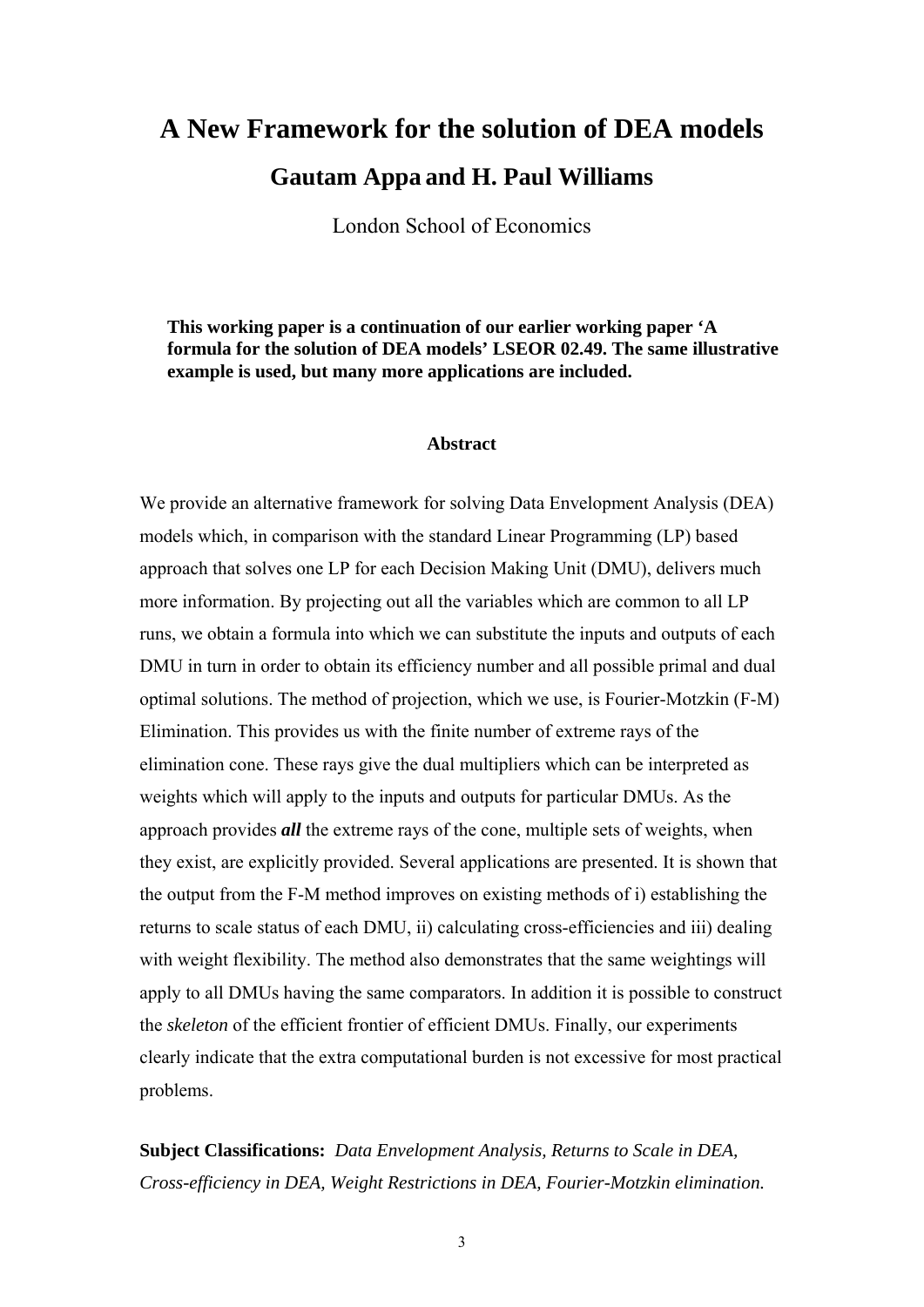#### **1. INTRODUCTION**

DEA is an established method of comparing the performance of a number of similar units (eg shops, hospitals, schools, garages etc). Many case studies have been published (see eg Seiford (1995), Cooper et al (1999)).

 The individual units are known as Decision Making Units (DMUs). Each DMU has a number of *inputs* used to produce several *outputs.* In the standard model it is assumed that there are *constant returns to scale* (eg doubling all inputs will result in the doubling of all outputs). This implies *infinite divisibility* (ie fractional amounts of the inputs can be used). In addition *additivity* is also assumed, enabling one to make up fictional 'virutal' DMUs by combining actual DMUs in any multiples. All these assumptions can be altered to produce non-standard models. A full description of DEA can be found in many texts (eg Cooper et al (1999), Thanassoulis (2001)). For the purposes of this paper we will use the standard model, known in the literature as the CCR model, first introduced in the pioneering work of Charnes et al (1978).

In section 2 we formulate the standard model as an LP and show how it is possible to *project out* all but one of the variables to give us weightings for the inputs and outputs, resulting in a *formula* which gives us the efficiency number as well as a complete set of optimal weights and comparators for each DMU. It also enables us to construct the *skeleton* of the efficiency frontier. This is illustrated, in section 3, by a numerical example. Section 4 outlines several applications. It is shown that the output from the F-M method:

i) provides the returns to scale status of all the DMUs;

- ii) makes it unnecessary to use surrogate models (as done by Doyle and Green (1994) and Sexton (1986)) to obtain the optimal choice of weights for each DMU that maximises its own efficiency while minimising or maximising the average of the cross-efficiencies of its peers;
- iii) provides a tool for selecting exemplary DMUs for the Polyhedral Cone-Ratio model of weight restrictions by furnishing the range of variations in efficiency levels for alternative selections.

Finally, in section 5, we attend to the extra computing time needed for our approach and look at its viability for solving normal and larger practical problems as well as suggest ideas on how this approach may be extended to non-standard models.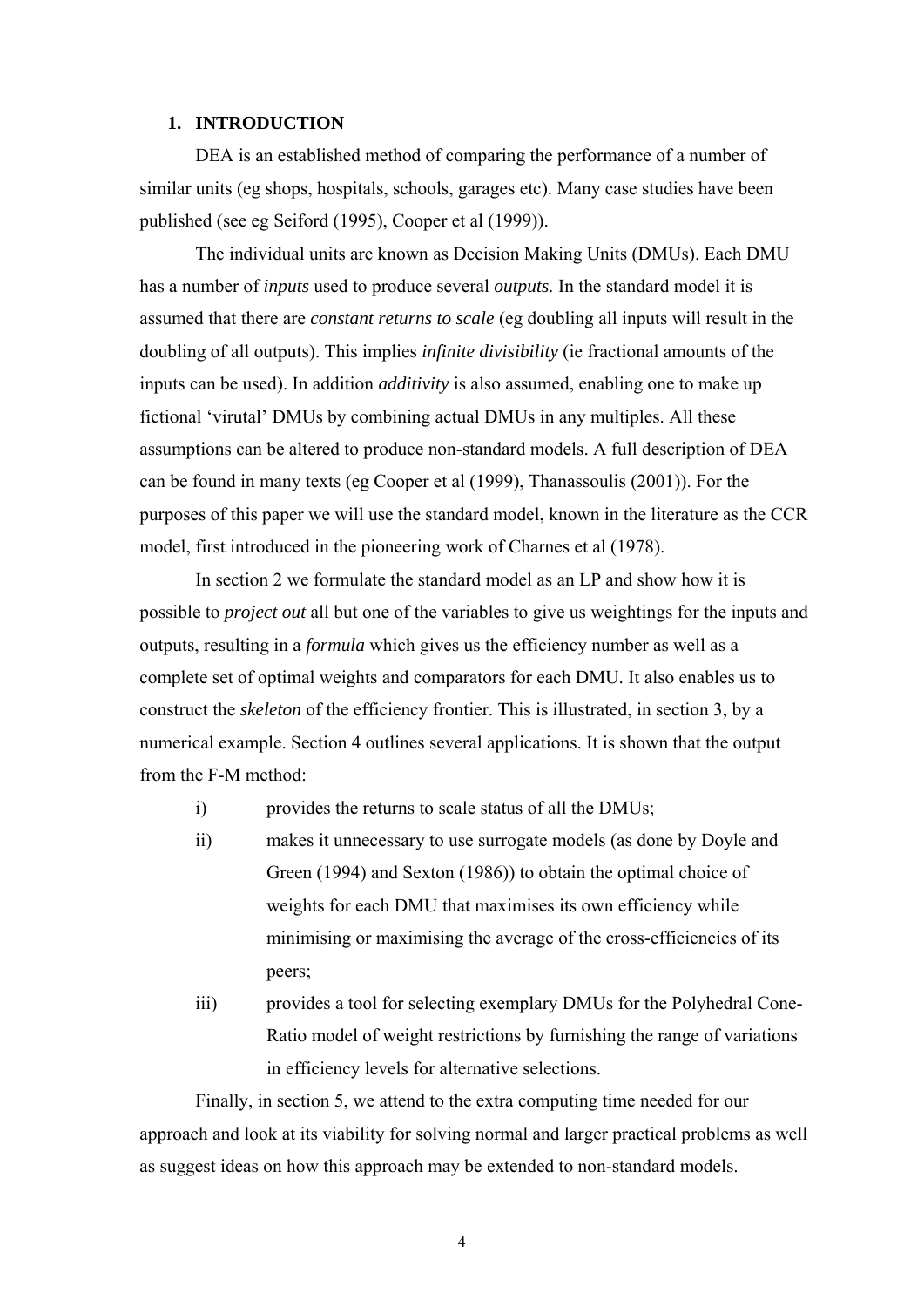## **2. PROJECTION OF THE STANDARD MODEL**

We consider a problem with *n* DMUs indexed by j in  $\{1, 2, \ldots, n\}$ . Each DMU has

*p* inputs and *q* outputs. DMUj has inputs  $x_{1j}$ ,  $x_{2j}$ ,…, $x_{pj}$  and outputs  $y_{1j}$ ,  $y_{2j}$ ,…, $y_{qi}$ .

In the *Primal* model we introduce the following variables:

 $\lambda_i$  = Amount of DMU<sub>j</sub> used;

 $\theta$  = The proportion of the input bundle of DMUk needed to produce its output bundle. In order to evaluate DMUk we have the model:

Minimise θ

subject to: 
$$
x_{11} \lambda_1 - x_{12} \lambda_2 - \dots - x_{1n} \lambda_n + x_{1k} \theta \ge 0
$$

$$
- x_{21} \lambda_1 - x_{22} \lambda_2 - \dots - x_{2n} \lambda_n + x_{2k} \theta \ge 0
$$

$$
- x_{p1} \lambda_1 - x_{p2} \lambda_2 - \dots - x_{pn} \lambda_n + x_{pk} \theta \ge 0
$$

$$
y_{11} \lambda_1 + y_{12} \lambda_2 + \dots + y_{1n} \lambda_n \ge y_{1k}
$$

$$
y_{21} \lambda_1 + y_{22} \lambda_2 + \dots + y_{2n} \lambda_n \ge y_{2k}
$$

$$
y_{q1} \lambda_1 + y_{q2} \lambda_2 + \dots + y_{qn} \lambda_n \ge y_{qk}
$$

$$
\lambda_j \ge 0 \quad j = 1, 2, \dots, n
$$

Here  $x_{ij}$  is the amount of input i used by DMUj for  $i = 1, \ldots, p$  and  $y_{ij}$  is the amount of output t produced by DMUj for  $t = 1, \ldots, q$ . Its interpretation is as follows:

 Choose a mixture of DMUs to produce at least the outputs of DMUk using the smallest possible multiple of the inputs of DMUk. If DMUk is *efficient*, its outputs will be best produced using all of its own inputs. In this case  $\lambda_k = 1$ ,  $\lambda_j = 0$  for all  $j \neq k$  and  $\theta$  $=1$  ( $\theta$  is its efficiency number). On the other hand, if DMUk is *inefficient*, its outputs will be best produced by a mixture of *other* DMUs using a fraction θ of all its inputs. In this case  $\theta$ , its efficiency number, is such that  $0 < \theta < 1$ .

If we *project* out variables  $\lambda_1$ ,  $\lambda_2$ , ...,  $\lambda_n$  using F- M elimination (see Williams (1986)) this results in the model taking the form:

$$
\left(\sum_{i=1}^{p} u_{il} \; x_{ik}\right) \theta \ge \sum_{t=1}^{q} v_{il} \; y_{tk} \quad \text{for } l = 1, 2, \dots L
$$

The optimal value of  $\theta$  is

$$
\theta^* = \operatorname{Max}_{l} \left[ \left( \sum_{t=1}^{q} v_{tl} \, y_{tk} \right) / \left( \sum_{i=1}^{p} u_{il} \, x_{ik} \right) \right].
$$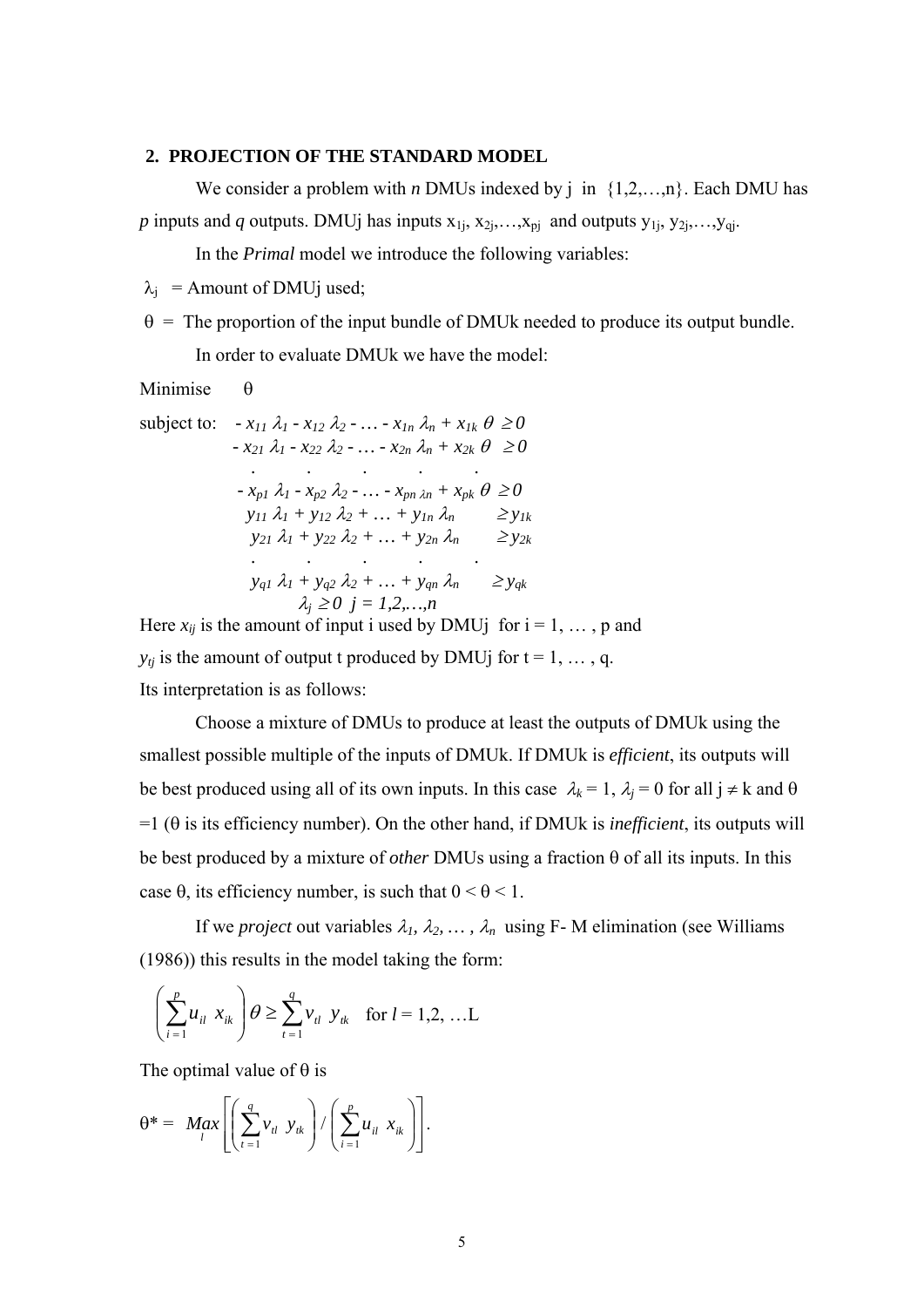Let 
$$
\underset{l}{arg\max} \ \theta^* = m \tag{1}
$$

 $\theta^*$  gives DMUk's efficiency number and  $u_{im}$ ,  $v_{im}$  are the weightings which it should use, for its inputs and outputs, in order to maximise its ratio of weighted outputs to inputs.

It is convenient to consider the inputs and outputs as a matrix.

$$
A = \begin{bmatrix} -x_{11} - x_{12} & \dots - x_{1n} \\ -x_{21} - x_{22} & \dots - x_{2n} \\ \dots & \dots \\ -x_{p1} - x_{p2} & \dots - x_{pn} \\ y_{11} & y_{12} & \dots & y_{1n} \\ y_{21} & y_{22} & \dots & y_{2n} \\ \dots & \dots \\ y_{q1} & y_{q2} & \dots & y_{qn} \end{bmatrix}
$$

In order to eliminate the variables  $\lambda_1, \lambda_2, \ldots, \lambda_n$  we consider the matrix *B*, with non-negative rows, consisting of the (finite number of) extreme rays of the homogenous cone  $\{w | w^T A \leq 0, w \geq 0\}.$ 

 These are delivered by restricted F-M elimination. Each extreme ray consists of a set of multipliers (also called weights) for the inputs and outputs. For a particular DMU the 'best' extreme ray(s) provide the maximum possible ratio of outputs to inputs as well as its efficiency number.

 The 'best' extreme ray will also give an efficiency number of 1 for certain (efficient) DMUs. These will be the comparator DMUs which we can associate with each extreme ray. From the Duality theorem of LP (see eg. Dantzig(1963)), the variables for these comparator DMUs , in the corresponding Primal model, will be the only ones which are active. In order to find the multiples of the comparator DMUs which show the current DMU to be inefficient, we solve the binding constraints as *equations* for the variables representing the comparator DMUs.

 A particular set of comparator DMUs represent the vertices of a region of the efficient frontier in the input-output space. For a model with p inputs and q outputs this frontier will normally have dimension  $p + q - 2$ . The ray from the origin to the point representing the DMU under consideration must pass through one such region, the vertices of which represent its comparators. This is illustrated in the next section with a numerical example.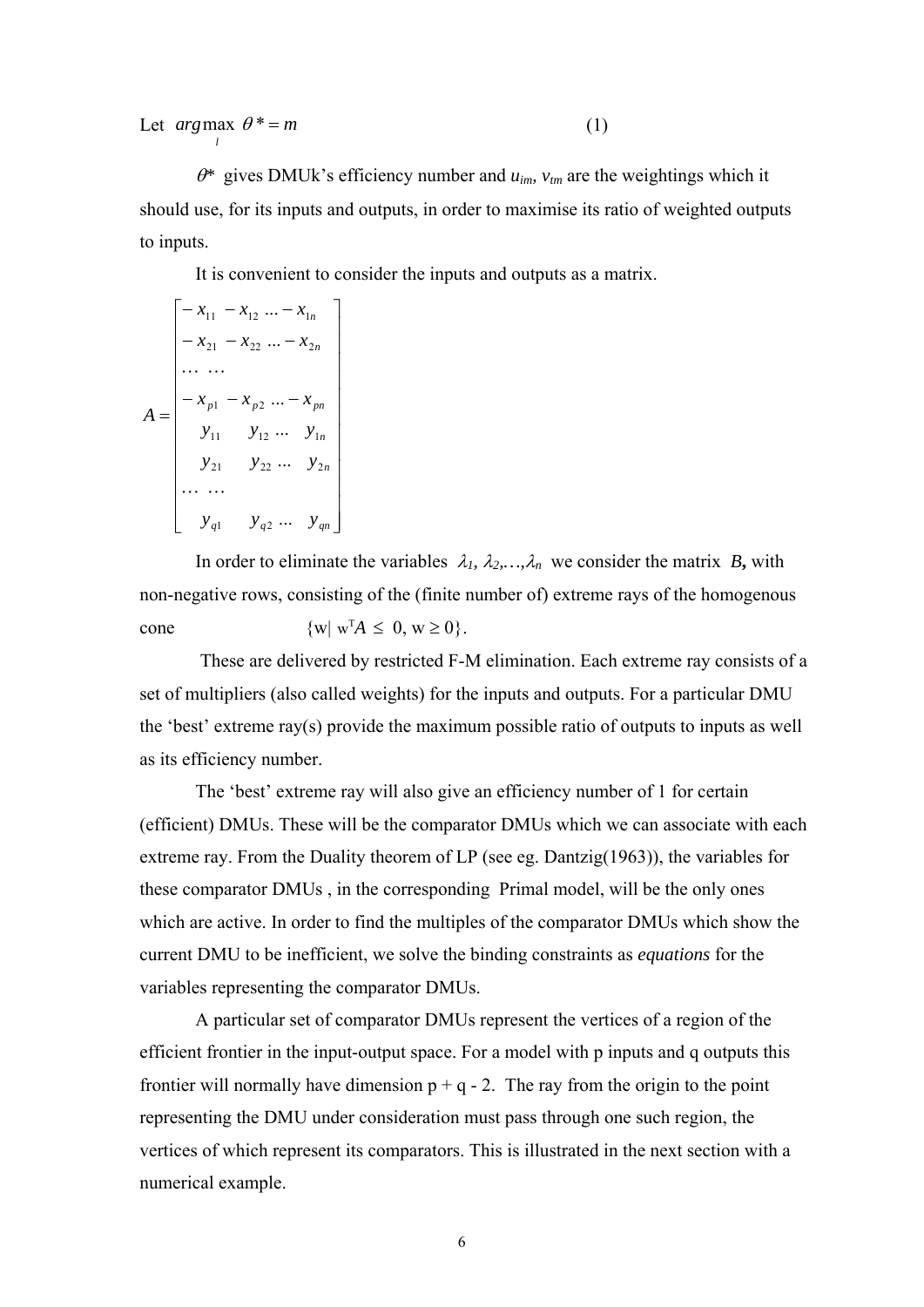## **3. A NUMERICAL EXAMPLE**

 We consider an example, taken from Cooper et al (1999), with 12 DMUs, each of which has 2 inputs and 2 outputs. These are given in Table 1 below.

| <b>DMU</b> |     |     |     | 4   |     | $\mathfrak b$ |             | 8   | 9   | 10  | 11  | 12  |
|------------|-----|-----|-----|-----|-----|---------------|-------------|-----|-----|-----|-----|-----|
| Inputs     | 20  | 19  | 25  | 27  | 22  | 55            | 33          | 31  | 30  | 50  | 53  | 38  |
|            | 151 | 131 | 160 | 168 | 158 | 255           | $\vert$ 235 | 206 | 244 | 268 | 306 | 284 |
| Outputs    | 100 | 150 | 160 | 180 | 94  | 230           | 220         | 152 | 190 | 250 | 260 | 250 |
|            | 90  | 50  | 55  | 72  | 66  | 90            | 88          | 80  | 100 | 100 | 147 | 120 |

Table 1

The Primal model is:

Minimise  $\theta$ 

subject to:  $-20 \lambda_1 - 19 \lambda_2 - \ldots - 38 \lambda_{12} + x_{1k} \theta \ge 0$ *-151*  $\lambda_1$  *-131*  $\lambda_2$  *-... -284*  $\lambda_{12}$  +  $x_{2k}\theta$   $\geq 0$  $100 \lambda_1 + 150 \lambda_2 + ... + 250 \lambda_{12}$   $\geq y_{1k}$ *90*  $\lambda_1$  + 50  $\lambda_2$  + . . . + 120  $\lambda_{12}$   $\geq y_{2k}$  $\lambda_1, \lambda_2, \ldots, \lambda_{12} \geq 0$ 

The relevant extreme rays of the cone associated with the corresponding matrix

*B*, together with the related (efficient) comparators, are given in table 2 below.

| Ray | <b>Extreme Rays</b>      | <b>Comparator DMUs</b> |
|-----|--------------------------|------------------------|
|     | (Weights for Inputs and  |                        |
|     | Outputs)                 |                        |
| 1   | (0.808, 0.797, 0.465, 1) | 1, 2, 4                |
| 2   | 0, 1.111, 0.637, 1)      | 2, 4                   |
| 3   | 0, 0.867, 0.409, 1       | 1,4                    |
| 4   | (7.727, 0, 0.645, 1)     | 1, 2                   |
| 5   | 0, 0.596, 0, 1)          | 1                      |
| 6   | (4.5, 0, 0, 1)           | 1                      |
| 7   | 0, 1.145, 1, 0)          | $\overline{2}$         |
| 8   | (7.899, 0, 1, 0)         | $\overline{2}$         |
|     | Table 2                  |                        |

 N.B. Since these vectors represent rays, they can be scaled by any positive multiplier and still represent the same ray. For convenience we have scaled the multiplier for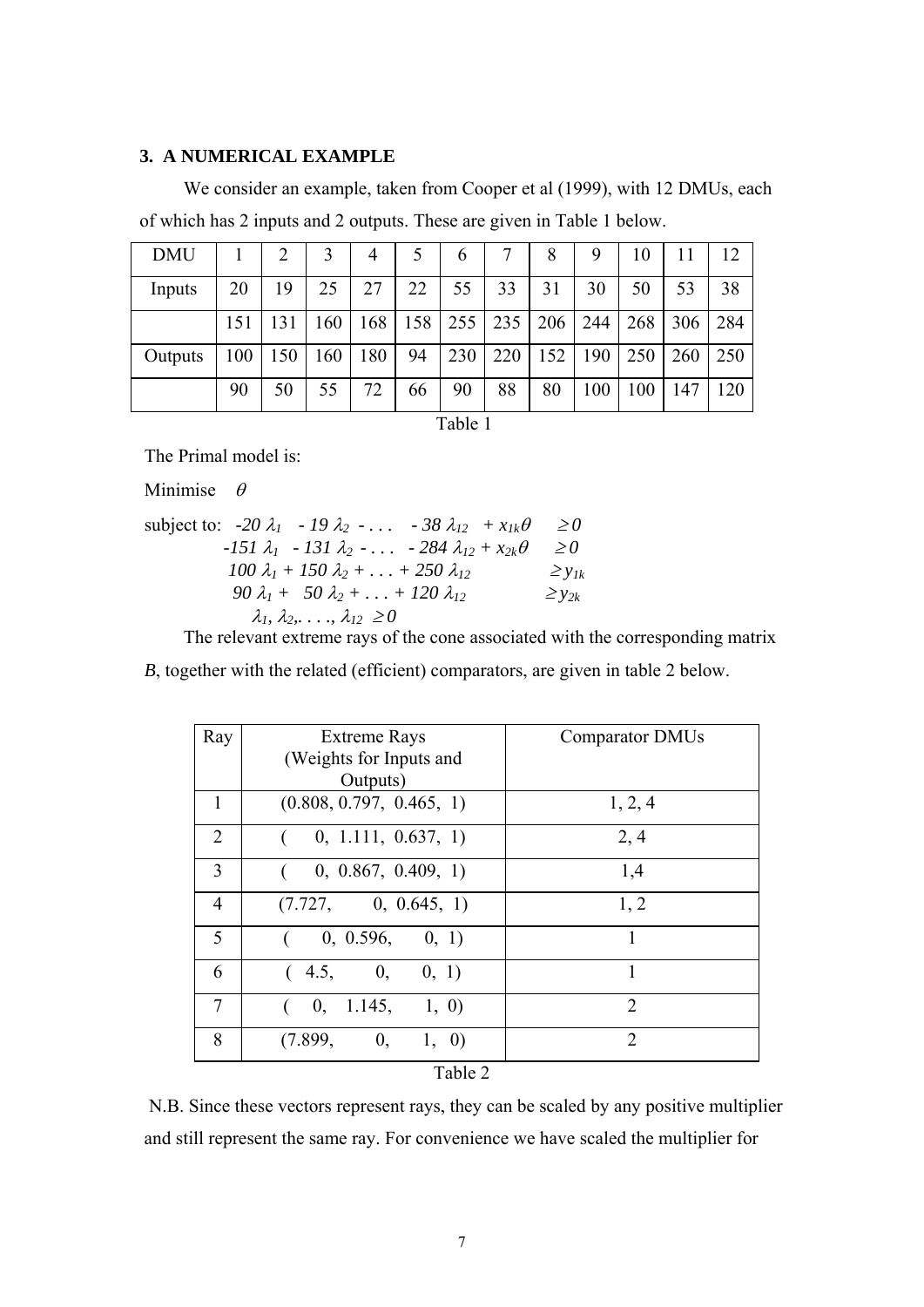the second output to be 1, where non-zero, and otherwise scaled the first output multiplier to be 1.

The Efficiency Number of DMUk with inputs  $x_{1k}$ ,  $x_{2k}$  and outputs  $y_{1k}$ ,  $y_{2k}$  is given by:

 $\text{Max} \left[ 0.465 y_{1k} + y_{2k} / 0.808 x_{1k} + 0.797 x_{2k}; 0.637 y_{1k} + y_{2k} / 1.111 x_{2k}; \ldots; y_{1k} / 7.899 x_{1k} \right]$  (2)

 Clearly the multipliers in the eight ratios of (2) are the coefficients from the eight extreme rays above. (Note that the coefficients in the numerator and denominator of any of the ratios in (2) can be scaled by equal amounts). The formula for evaluating the efficiency of any DMUk is contained in (2). One way to elucidate it is to recognise that the homogeneous cone designated as  $\{w | w^{T} A \leq 0, w \geq 0\}$  in the last section defines the common constraints in the dual LP model. For this example it gives the 24 common constraints on the weights given to inputs and outputs. In the dual model for any of the twelve DMUs these 24 constraints have to be satisfied. Only one constraint and the objective function are distinct for each DMU. The only distinct constraint is:  $\sum_i u_i x_{ik} = 1$  and the objective is to maximise  $\sum_i u_i$  $v_k y_{tk}$ . Now any linear function can be maximised over a set of linear constraints by evaluating it at all the extreme points of the feasible region. For DMUk if we try and maximise the ratio  $\sum_{i} v_k v_{ik} / \sum_{i} u_i x_{ik}$  where the denominator is restricted to be 1, we can achieve this by evaluating the ratio at all the extreme points of the feasible region for  $wA \leq 0$ ,  $w \geq 0$ , i.e. at all the rays of the cone, and picking the maximum ratio. Table 3 gives all the eight ratios in (2) for all 12 DMUs.

| <b>RAY</b> | 1      | 2            | 3      | $\overline{4}$ | 5      | 6      | 7            | 8      | MAX    |
|------------|--------|--------------|--------|----------------|--------|--------|--------------|--------|--------|
| DMU        |        |              |        |                |        |        |              |        |        |
| 1          | 1      | 0.9161       | 1.0000 | 1.0000         | 1.0000 | 1.0000 | 0.5784       | 0.6333 | 1      |
| 2          | 1      | $\mathbf{1}$ | 0.9807 | 1.0000         | 0.6404 | 0.5848 | $\mathbf{1}$ | 1      | 1      |
| 3          | 0.8761 | 0.8827       | 0.8685 | 0.8193         | 0.5767 | 0.4889 | 0.8733       | 0.8107 | 0.8827 |
| 4          | 1      | 1            | 1      | 0.9020         | 0.7190 | 0.5926 | 0.9357       | 0.8444 | 1      |
| 5          | 0.7635 | 0.7170       | 0.7626 | 0.7451         | 0.7008 | 0.6667 | 0.5196       | 0.5412 | 0.7635 |
| 6          | 0.7953 | 0.8348       | 0.8328 | 0.5611         | 0.5922 | 0.3636 | 0.7877       | 0.5297 | 0.8348 |
| 7          | 0.8895 | 0.8738       | 0.8738 | 0.9020         | 0.6283 | 0.5926 | 0.8176       | 0.8444 | 0.9020 |
| 8          | 0.7963 | 0.7726       | 0.7962 | 0.7435         | 0.6516 | 0.5735 | 0.6444       | 0.6211 | 0.7963 |
| 9          | 0.8612 | 0.8153       | 0.8402 | 0.9604         | 0.6876 | 0.7407 | 0.6801       | 0.8022 | 0.9604 |
| 10         | 0.8515 | 0.8706       | 0.8706 | 0.6765         | 0.6260 | 0.4444 | 0.8147       | 0.6333 | 0.8706 |
| 11         | 0.9345 | 0.9195       | 0.9551 | 0.7687         | 0.8060 | 0.6164 | 0.7420       | 0.6214 | 0.9551 |
| 12         | 0.9191 | 0.8850       | 0.9028 | 0.9582         | 0.7089 | 0.7018 | 0.7688       | 0.8333 | 0.9582 |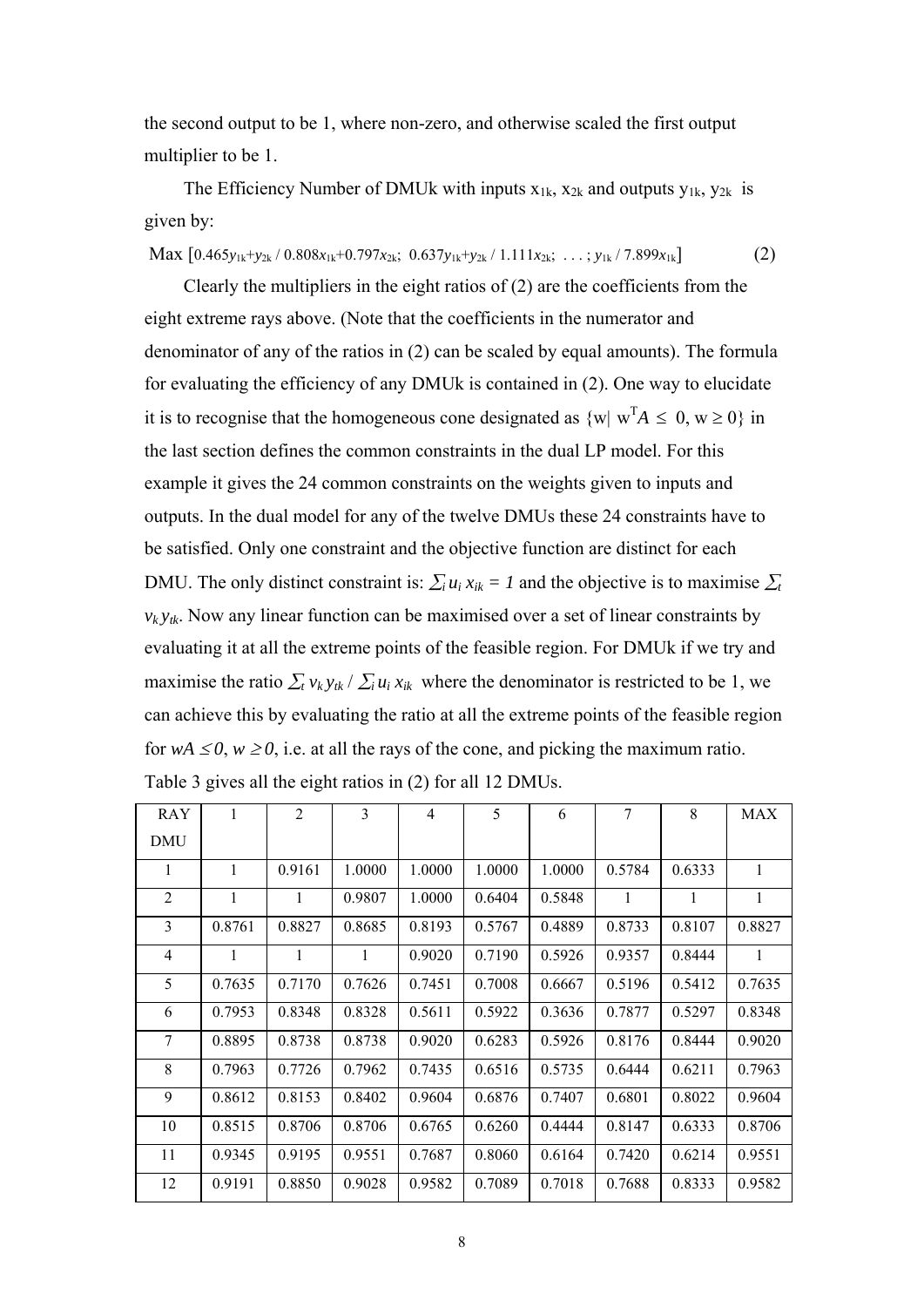#### Table 3

 The argument of (2), giving rise to the maximum ratio for a particular DMU, corresponds to the maximum entry in the last column of Table 3 for that row from where the corresponding extreme ray can be worked out. Then the comparators for that ray can be read off from table 2. If the argument of (2) is not unique, (for example it is 2 or 3 for DMU10) multiple sets of weights (and any convex combination of them) are applicable and can be read off from Table 2. **Example 1:** DMU 3 has inputs 25 and 160 and outputs 160 and 55. Substituting in (2) the maximum ratio comes from the 2nd argument (ray 2):

 $(0.637*160 + 1*55) / (1.111*160) = 0.883$  (3)

showing DMU3 to be inefficient with an efficiency score of 0.883. Its comparators are DMU2 and DMU4 taken from Table 2. [Note that the maximum value in Table 3 is .8827 rather than .883 simply because four digit accuracy is used.]

 The multipliers 0.637 and 1 for the outputs and 0 and 1.111 for the inputs in (3) are the weightings which DMU3 should choose in order to maximise its ratio of weighted outputs to inputs.

 In order to find the quantities of the comparators DMU2 and DMU4 with which DMU3 should be compared, we note that input 2 and outputs 1 and 2 have positive weightings. We therefore solve the corresponding inequalities in the Primal model as equations to give:

 $131\lambda_2 + 168\lambda_4 - 160\theta = 0$  $150\lambda_2 + 180\lambda_4 = 160$  $50\lambda_2 + 72\lambda_4 = 55$ leading to  $\lambda_2 = 0.9$ ,  $\lambda_4 = 0.139$ ,  $\theta = 0.883$ ;

ie the artificial DMU made up from these quantities of DMU2 and DMU4 produces the same outputs as DMU3 using no more than 88.3% of all the inputs.

**Example 2:** We deduce the efficiency of DMU1.

DMU1 has inputs 20 and 151 and outputs 100 and 90. Substituting in (2) the maximum ratio comes from arguments 1,3,4,5 and 6, giving eg  $(0.465*100+90)/(0.808*20+0.797*151) = 1$  if we use argument 1, and showing DMU1 to be efficient (efficiency number 1). Clearly one of its efficient 'comparators' is itself.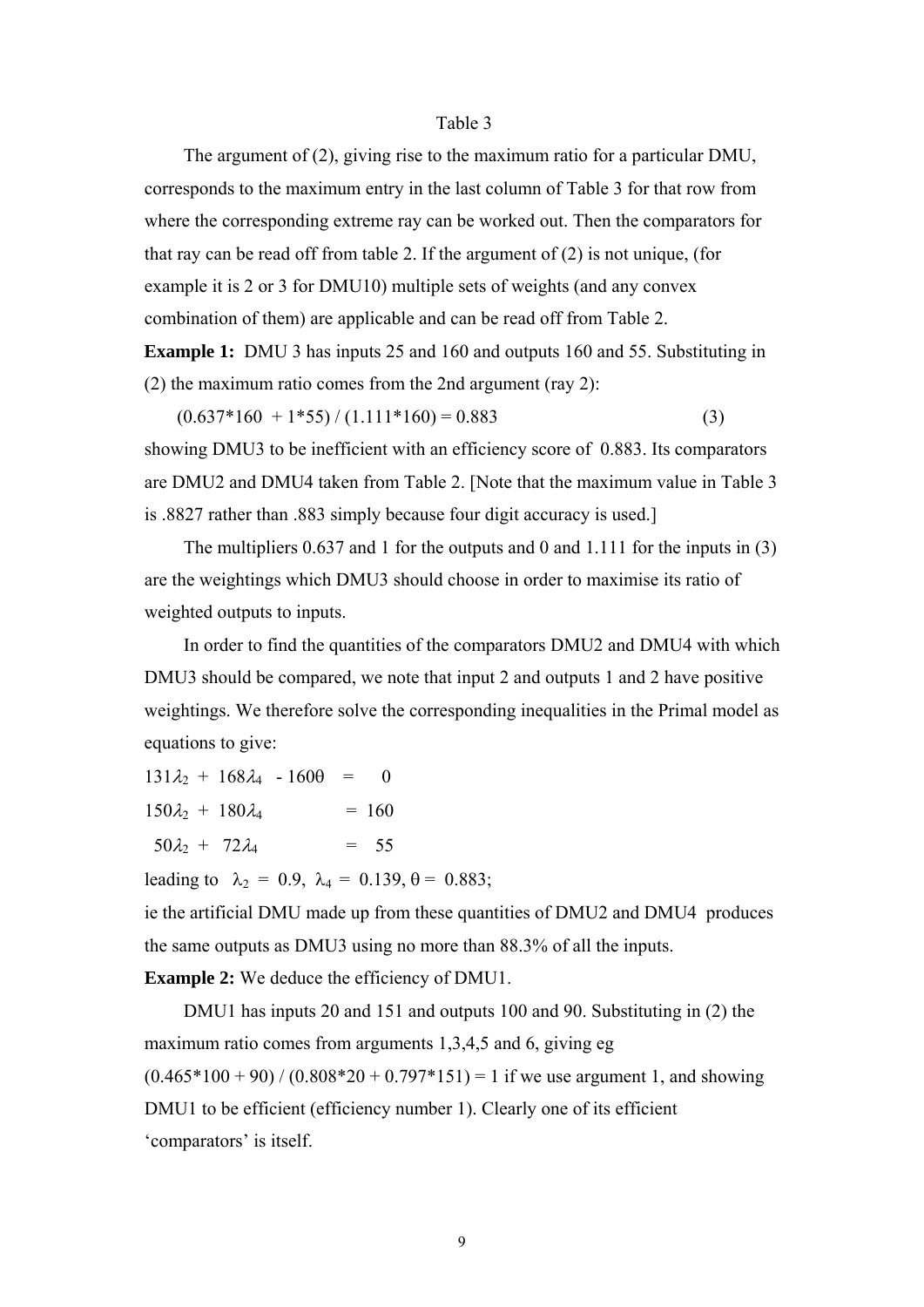DMU1 could also choose the weightings from any of the rays 3,4,5 and 6 (and any convex combination of them) to maximise its weighted ratio of outputs to inputs. **Example 3:** We deduce the efficiency of DMU10.

 From table 3 it is clear that DMU10 achieves its maximum ratio from arguments 2 and 3. So its comparators could be DMU2 and DMU4 or DMU1 and DMU4. The primal solution is degenerate, with  $\theta = 0.8706$  achieved by letting  $\lambda_4 =$  $25/18 = 1.3889$  and letting all other  $\lambda_i = 0$ . Using DMU4 at level 1.3889 uses 37.5 of input 1 and 233.33 of input 2 and produces 250 of output 1 and 100 of output 2. So the level of output is the same as DMU10 but only 0.8706 of input 2 is required and even less (the slack is active) of input 1. The dual has multiple optimal solutions – the weights corresponding to ray 2 or ray 3 (and any convex combination of them) are applicable. Note that input 1 has zero weight in both, signifying that both dual solutions are degenerate and indicating the possibility of multiple optimal solutions to the primal as well. In fact, however, there is a unique optimal solution to the primal, representable by many different bases.

Figure 1 gives the skeleton of the (two dimensional) efficiency frontier.

 The *efficient* DMUs on this frontier, viz., 1, 2 and 4 are circled and any two of them are connected by a line if they achieve their maximum ratio at a common ray of input and output weights.



#### Figure 1

 The positions on the skeleton where the rays from the origin to a particular DMU intersect are shown. For example it can be seen that DMU3 intersects the region C showing that the efficient DMUs 2 and 4 are its comparators.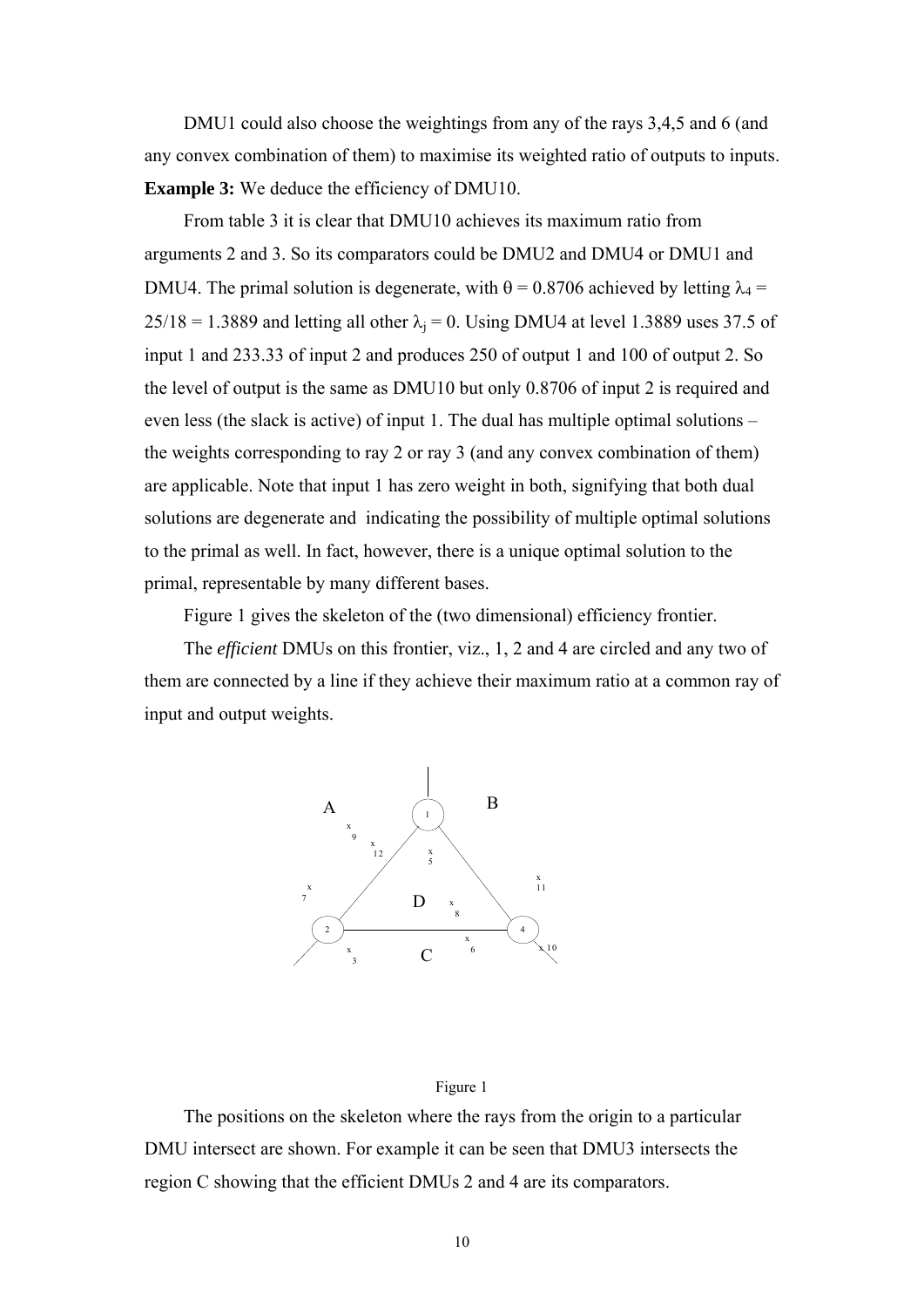Within each region the same set of multipliers will apply for *all* DMUs whose intersection point lies in this region. The regions are marked and the corresponding input and output multipliers which apply are given below in table 4.

| Region  |       | <b>Input Multipliers</b> | <b>Output Multipliers</b> |  |  |  |
|---------|-------|--------------------------|---------------------------|--|--|--|
|         | 7.727 |                          | 6.45                      |  |  |  |
|         | v     | 0.867                    | 0.409                     |  |  |  |
|         | U     | 1.111                    | 0.637                     |  |  |  |
|         | 0.808 | 0.797                    | 0.465                     |  |  |  |
| Table 4 |       |                          |                           |  |  |  |

 In addition DMUs 1 and 2 also each have alternate multipliers arising from the input and output weights of rays 5, 6 and 7, 8 respectively.

 Where a DMU's intersection point is on the boundary of different regions the multipliers for *each* region (and any convex combination of them) are alternatives. For DMU10 in example 3 above it was seen that both the multipliers for regions B and C apply. For DMU1 in example 2 the multipliers for regions A, B and D as well as those arising from rays 5 and 6 are applicable. This conforms with the LP result that a degenerate primal solution has alternate corresponding dual solutions. For this model, with 2 inputs and 2 outputs, the primal model will produce at most 3 comparators for any DMU. If there are fewer (as must be the case, for example with an efficient DMU) then the solution is degenerate and alternate sets of multipliers (dual values) are possible.

#### **4. Applications**

 We now provide some applications to some well known problems considered in the DEA literature.

i) Returns to Scale

 There is a vast literature on the theory and applications (see Banker et al (2004) for a comprehensive survey) of measuring returns to scale (RTS) for DMUs in a DEA model. The standard approach is to declare a DMU as facing increasing (decreasing, constant) returns to scale if the effect of increasing all its inputs by a factor *f* leads to an increase in all its outputs by a factor greater than (smaller than, equal to) *f*. The best computational technique for establishing the RTS status of a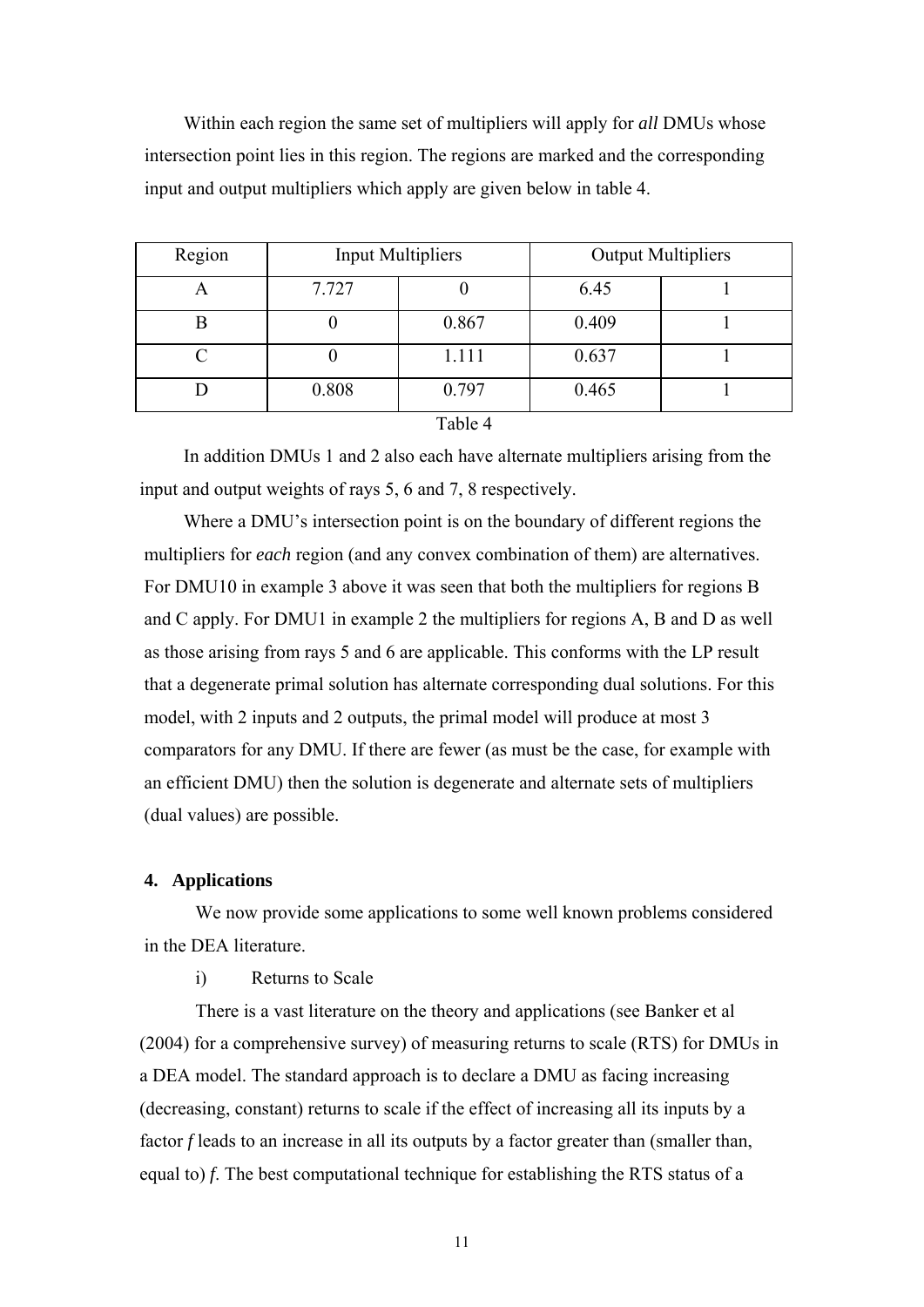DMU, i.e., whether it faces increasing returns to scale (IRS), decreasing returns to scale (DRS) or constant returns to scale (CRS) was published in Zhu and Shen (1995). Their approach is one of four possible approaches contained in a working paper of Appa and Yue (1996) which require a solution of at most two LPs per DMU to resolve the RTS status of a DMU. We now show that the information obtained through only one pass of the F-M method is sufficient to establish the RTS status of all the DMUs.

 For each DMU the F-M method delivers all the possible sets of weights for which the argument in (1) is maximum. We have illustrated this for the CCR model of DEA. As shown in the numerical example of section 3, calculating the  $\lambda_i$  values corresponding to a particular set of optimal weights is a trivial exercise consisting of solving a system of  $r = p+q+1$ ) independent linear equations in r variables. Let us denote the optimal values of  $\lambda_j$  by  $\lambda_j^*$ . Then the value of  $\Sigma \lambda_j^*$  corresponding to each optimal set of weights is also available after one pass of the F-M method.

 Now we use the analysis developed in Zhu and Shen (1995) to show that if we have all the optimal weights and the corresponding optimal  $\Sigma \lambda_i^*$  values from the CCR model, the RTS status of every DMU is immediate. First, note that all efficient DMUs in the CCR model face CRS and have at least one solution with  $\Sigma \lambda_i^* = 1$ . Further, as shown in a theorem proved in Zhu and Shen (1995):

Theorem: DMU<sub>0</sub> faces IRS (DRS) if and only if optimal  $\Sigma \lambda_i^*$  is less than (greater than) one in *all* optimal solutions.

 It follows that from the output of the F-M model we have all the necessary ingredients to decide the RTS status of all the DMUs. This is in contrast with the normal procedure for solving DEA models where at least one more LP will have to be solved for some DMUs to determine whether in *all* optimal solutions  $\sum \lambda_i^* < 1$  (> 1) or not. We illustrate with the numerical example in section 3.

 DMUs 1, 2 and 4 are efficient and therefore face CRS. For DMU3 we have shown in section 3 that the optimal values of non-zero  $\lambda_j$ 's are  $\lambda_2^* = 0.9$  and  $\lambda_4^* =$ 0.139. So  $\Sigma \lambda^* = 1.039$  and DMU3 faces DRS. The case of DMU10 is particularly interesting as there are two distinct optimal weight sets. For both  $\Sigma \lambda_j^* = 1.3889$ , so DRS prevails for DMU10 as well. A similar analysis gives the RTS status of all the DMUs summarised in the table below.

| $  -$<br>EN 1<br>_______ |  |  |  |  |  |  |  |  |  | $\sim$<br>- |  |  |
|--------------------------|--|--|--|--|--|--|--|--|--|-------------|--|--|
|--------------------------|--|--|--|--|--|--|--|--|--|-------------|--|--|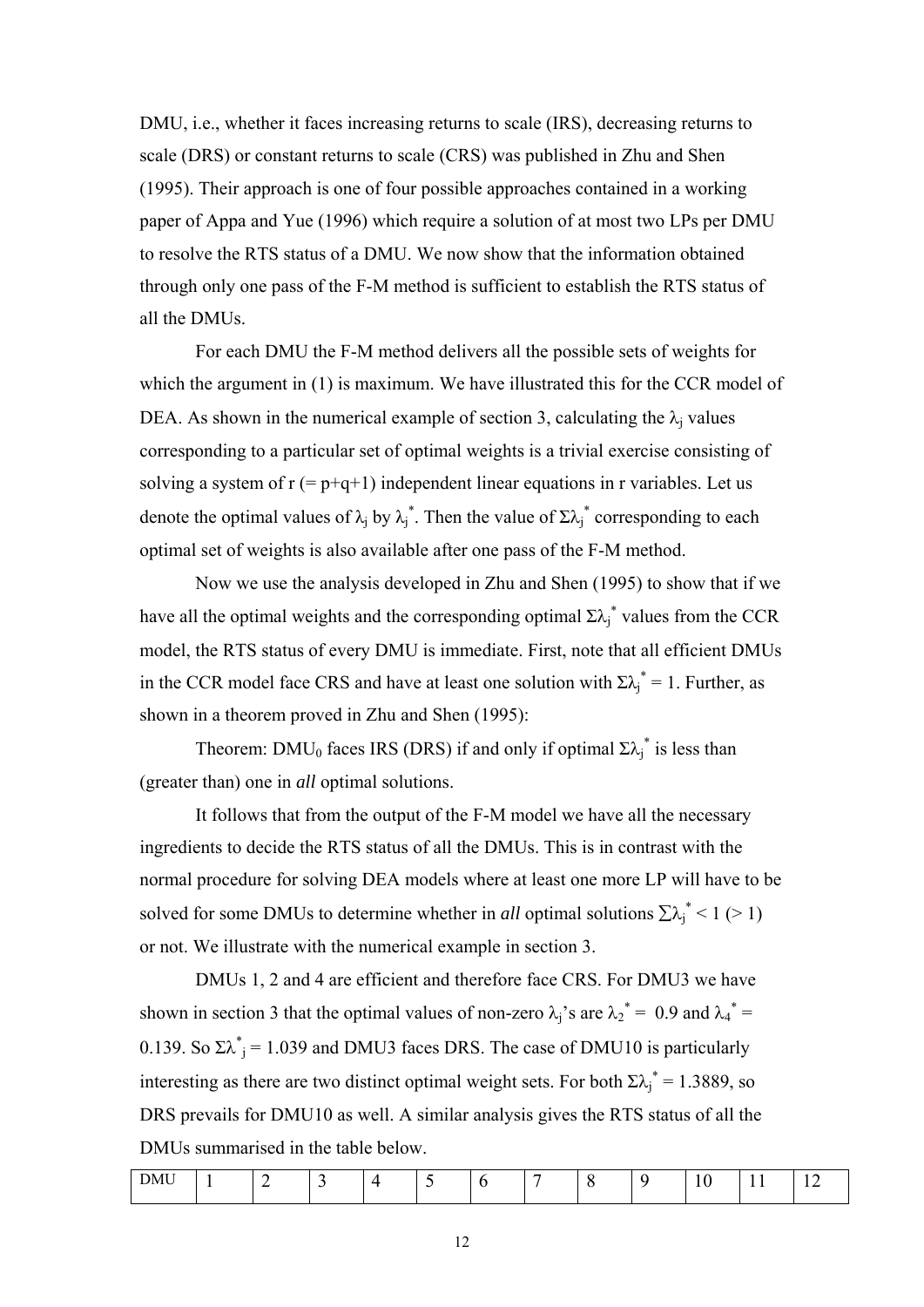| <b>RTS</b> | CRS | $\cap$ <sub>RS</sub> |  |  |  |  | S   DRS   CRS   IRS   DRS   DRS   DRS   DRS   DRS   DRS   DRS |  |
|------------|-----|----------------------|--|--|--|--|---------------------------------------------------------------|--|
| status     |     |                      |  |  |  |  |                                                               |  |

Table 5 RTS status of 12 DMUs from one pass of the F-M method

ii) Cross-efficiency

 The standard approach in DEA allows each DMU to appear in the best possible light by selecting its own weights. This self-appraisal based simple efficiency can be contrasted with cross-efficiency, calculated on the basis of peerappraisal. The normal method of doing this (see Doyle and Green (1994), Sexton (1986)) selects a set of weights for each DMU that maximises the ratio of its weighted sum of outputs to weighted sum of inputs and then evaluates all other DMUs at these weights as well.

Formally, let the vector  $w^h = \{u^h_{ik}, v^h_{ik}\}$ represent a set of optimal input and output weights for DMUk corresponding to  $\theta^*$  for some argument m of (1). Then the cross-efficiency score of DMUs ( $s \neq k$ ), evaluated at any optimal weight set  $w^h$  is denoted by *Eks* and defined as:

$$
E_{ks} = \left(\sum_{t} v^{h} u^{k} y_{ts}\right) / \left(\sum_{i} u^{h} u^{k} x_{is}\right)
$$
 (2)

The following diagram illustrates the concept.



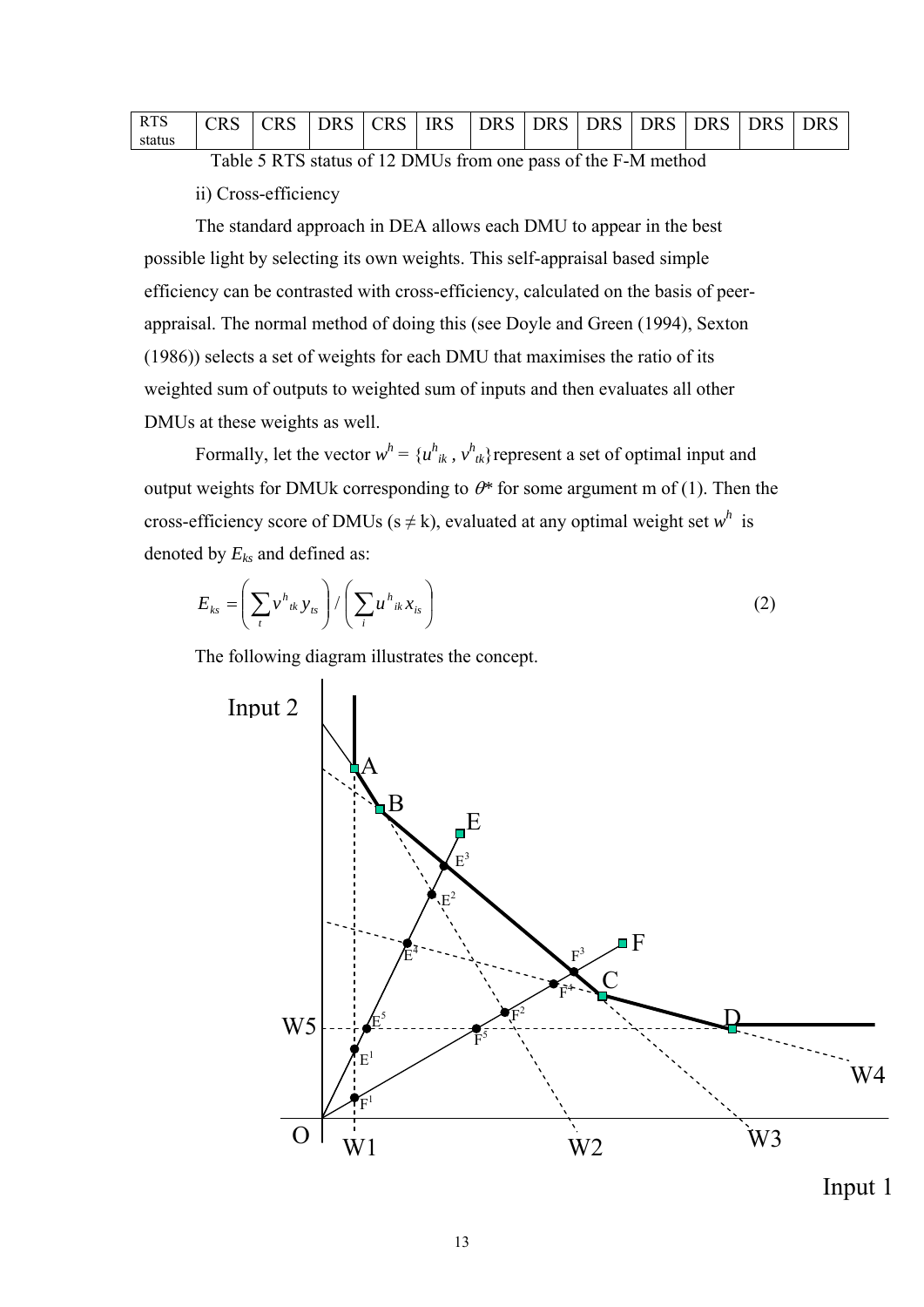The CRS efficiency frontier for this standard 2-inputs, 1-output diagram is given by ABCD adjoined by the vertical line above A and the horizontal line to the right of D. The complete set of optimal weights of inputs 1 and 2, corresponding to the rays obtained from a pass of the F-M method, are given by the normals to the broken lines W1 to W5, when the output weight has been standardised at value 1. We denote these as  $w<sup>1</sup>$  to  $w<sup>5</sup>$ . DMUs A to F are represented by a square and show the quantities of the two inputs needed to produce one unit of the output. All the four CRS efficient DMUs have two distinct sets of optimal weights. For example, both  $w<sup>3</sup>$  and  $w<sup>4</sup>$  are optimal set of weights for DMU<sub>C</sub>. Cross-efficiencies are illustrated for DMUs E and F. The cross-efficiency of DMU<sub>E</sub> at weight set Wg is *OE<sup>g</sup>/OE*. Similarly, *OF<sup>g</sup>/OF* is the cross-efficiency of DMU<sub>F</sub> for  $g = 1$  to 5.

The computation of  $E_{ks}$ , however, is complicated by the presence of multiple sets of optimal weights for DMUk because the value of  $E_{ks}$  is not unique. For example,  $E_{CE}$ , the cross-efficiency of  $DMU<sub>E</sub>$  evaluated at an optimal set of weights for  $DMU<sub>C</sub>$  is higher if our choice of optimal weight set for  $DMU<sub>C</sub>$  is w<sup>3</sup> rather than  $w<sup>4</sup>$ . Moreover, if  $w<sup>g1</sup>$  and  $w<sup>g2</sup>$  are two optimal weight sets for a DMU, it cannot be guaranteed that *all* other DMUs will be evaluated at a higher cross-efficiency by  $w^{g_1}$ as compared to  $w^{g2}$ . For example, consider  $E_{CF}$  and  $E_{CE}$  in the diagram.  $E_{CF}$  is higher for DMU<sub>F</sub> if weight set w<sup>4</sup> rather than w<sup>3</sup> is used for DMU<sub>C</sub>, but vice versa for E<sub>CE</sub>.

To define Eks uniquely, Sexton et al (1986) and Doyle and Green (1994) employ the concept of an aggressive or a benevolent strategy. In the aggressive strategy DMUk will choose a set of weights that minimises the average of the n-1 other DMUs' cross-efficiencies when rating them by applying DMUk's best weight. So, given H best or optimal weights for DMUk denoted by  $w^h = \{u^h_{ik}, v^h_{ik}\}\$  for  $h = 1$ to H, DMUk should select the set  $w^{h*} = \{u^{h*}_{ik}, v^{h*}_{ik}\}\$  which minimises (3) below over h.

$$
\frac{1}{n-1}\sum_{s\neq k}E_{ks}^h=\frac{1}{n-1}\sum_{s\neq k}\left[\sum_{t}\nu_{tk}^hc_{ts}\right]/\left(\sum_{i}u_{ik}^ha_{is}\right)
$$
(3)

If a benevolent strategy is employed, the expression in (3) is maximised over h instead. But neither Sexton et al (1986), nor Doyle and Green (1994), nor any other authors to our knowledge, are able to find a weight set that achieves the minimum or the maximum of the non-linear fractional programming problem implied by (3). All the contributors to the field seem to use a surrogate measure for (3) whereby the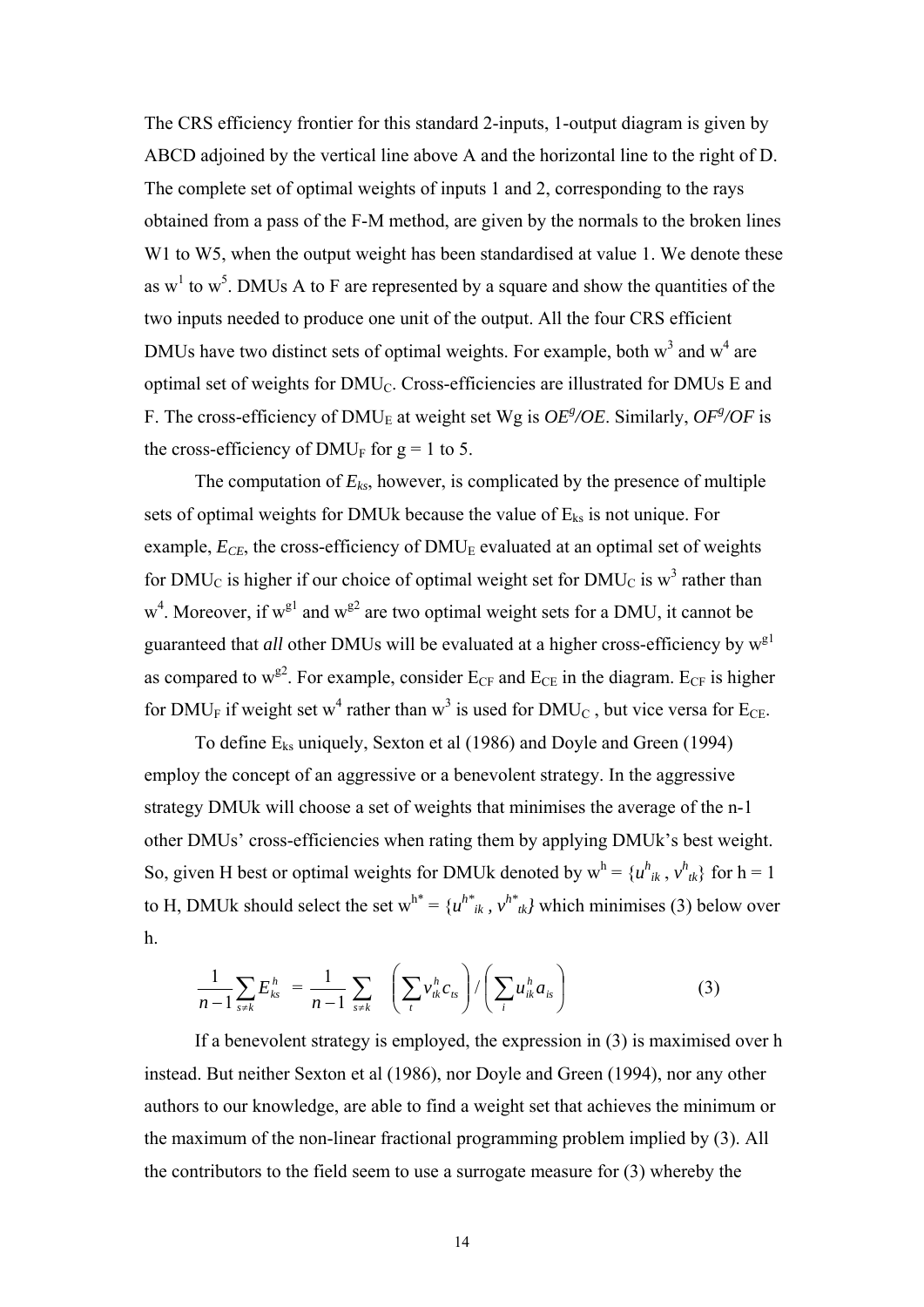inputs and outputs of all DMUs other than k are summed together to create one composite DMU to which the P sets of optimal weights for DMUk are applied.

Our method does away with the need to create surrogate measures. We can actually compute the minimum or maximum of (3) from the output of the F-M method. For example, table 3 gives all the ratios required in (3) for each weight set. So, for DMU1 of the 12 DMU example in section 3, the total number of optimal weight sets  $H = 5$ , corresponding to ray 1 and rays 3 to 6. We calculate the average of cross-efficiencies – call it  $AE_1$  - for each one of these weights by adding the ratios in rows 2 to 12 of table 3 and dividing the sum by 11. This gives:

| W                        | V        | W      | X        | W        | W        |
|--------------------------|----------|--------|----------|----------|----------|
| Average cross-efficiency | 0.880636 | 0.8803 | 0.821527 | 0.667045 | 0.578727 |

Table 6 Direct calculation of average cross-efficiency without surrogates

It is obvious that to implement the benevolent strategy we should choose  $w<sup>1</sup>$ and for the aggressive strategy choose  $w^6$  for DMU1. So there is no need to find surrogates.

Having shown how the F-M method improves the calculation of crossefficiency, we point out two further shortcomings of the usual surrogate models that can be tackled by our method. First, notice that the solution to (3) may not be unique. For example, there is no significant difference between the  $AE<sub>1</sub>$  values for optimal weight sets  $w<sup>1</sup>$  and  $w<sup>3</sup>$  in the table above and both of these could be regarded as giving the maximum average. This can also happen in the surrogate models solved by Doyle and Green (1994) and others. Secondly, the weight set selected for the aggressive strategy may itself be a 'maverick' weight set in the sense that it gives non-zero values to very few inputs and outputs. Our selection of  $w<sup>6</sup>$  for DMU1 under aggressive strategy illustrates the point. How to rectify these shortcomings is an obvious topic for further research. An obvious way forward would seem to be the introduction of further objectives, over and above the finding of a weight set for DMUk that maximises its own efficiency and minimises the average efficiency of its peers.

iii) Weight restrictions

 An obvious area of application is to models attempting to restrict weights in some ways. These models look at the feasible region of weights and introduce additional constraints to overcome the problems introduced by complete weight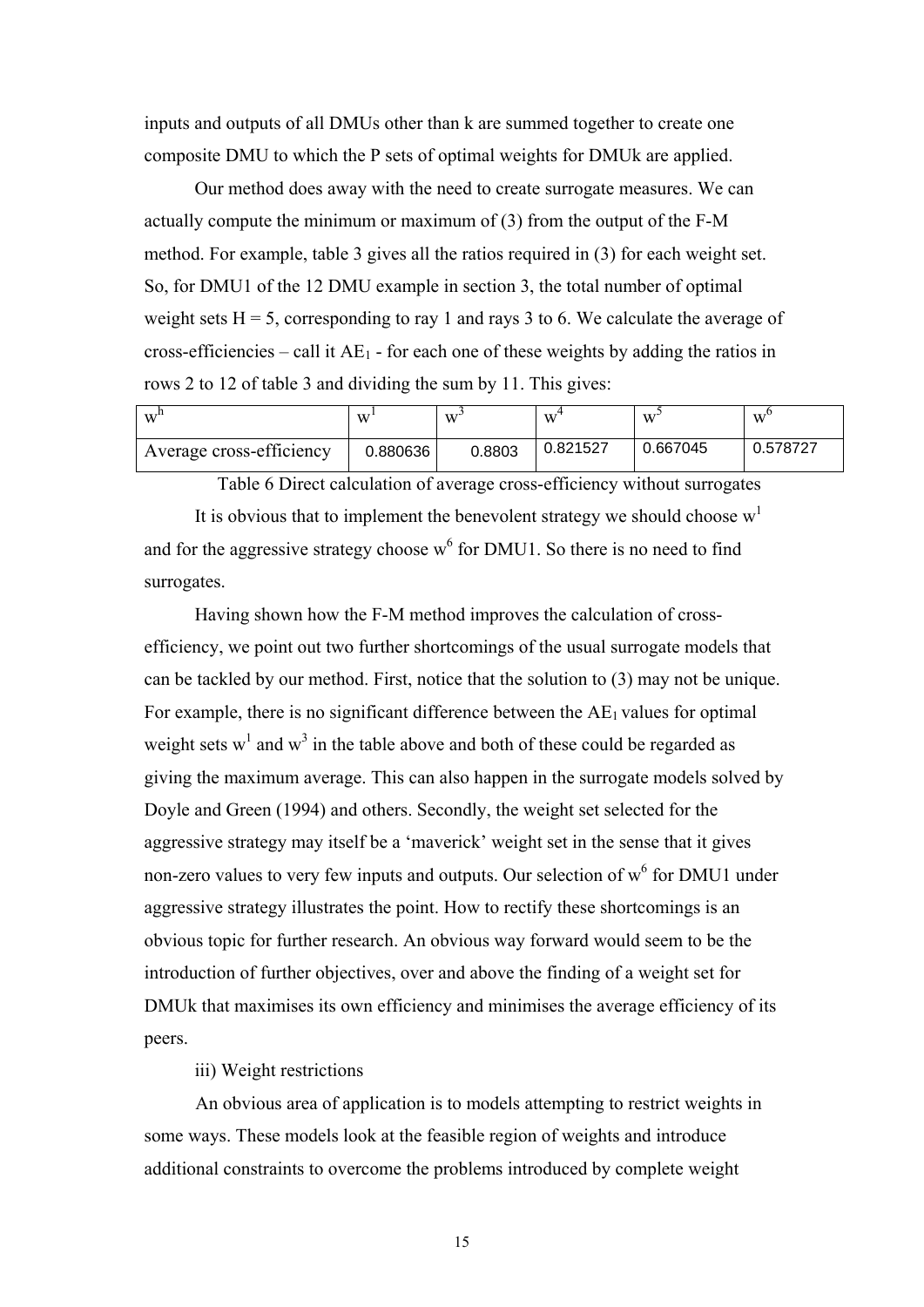flexibility in DEA. Thompson et al (1986) introduced upper and lower bounds on the ratio of some selected pairs of weights, calling the restricted feasible region the Assurance Region (AR). In the so called Polyhedral Cone-Ratio (PCR) model, Charnes et al (1989, 1990) select some exemplary efficient DMUs from among all the efficient ones and construct the convex cone of the weights used by these efficient DMUs as the feasible region of weights. A common problem for all these models is that they work with only those weights revealed by solving n LPs for establishing the efficiency of n DMUs. However, a fail-safe application of the models requires a knowledge of the entire feasible region of weights. Our method can be easily extended to find the efficiency levels and all the optimal set of weights for all the DMUs within the restricted feasible region enforced by either AR or PCR models because both of them merely impose further restrictions on the weights *w* of the type  $wD \leq 0$ . Together with the original set of inequalities, these still define a convex cone. So the same procedure will find all the necessary information. But it delivers much more. We illustrate below how our method helps in the selection of exemplary DMUs for the PCR model

 Tone (1997) attempted to use a similar approach to ours to find solutions to a CCR DEA model with PCR restrictions on weights. Motivated by the difficulty of finding the complete set of weights used by the exemplary efficient DMUs, he uses the double description method – a version of the F-M method - for finding all the extreme points of a polyhedral region. In the various versions of the PCR model that he considers, he solves n LPs to find the set of efficient DMUs first and then uses the double description method either to find the complete set of optimal weights for each exemplary DMU or to find the set of inequalities  $wB \le 0$  for a given sub-set of weights. We show below how, without solving n LPs or doing any extra work at all, our method can help in the selection of exemplary DMUs by providing a range within which efficiency levels of every DMU will fall after enforcing weight restrictions based on exemplary DMUs.

 First of all, note that under weight restrictions of this type there is always a feasible solution, because the optimal weights of the exemplary DMUs are a feasible set of weights that can be used by all the other DMUs. If the set of optimal weights for the exemplary DMUs is denoted by  $W<sup>E</sup>$ , the maximum ratio of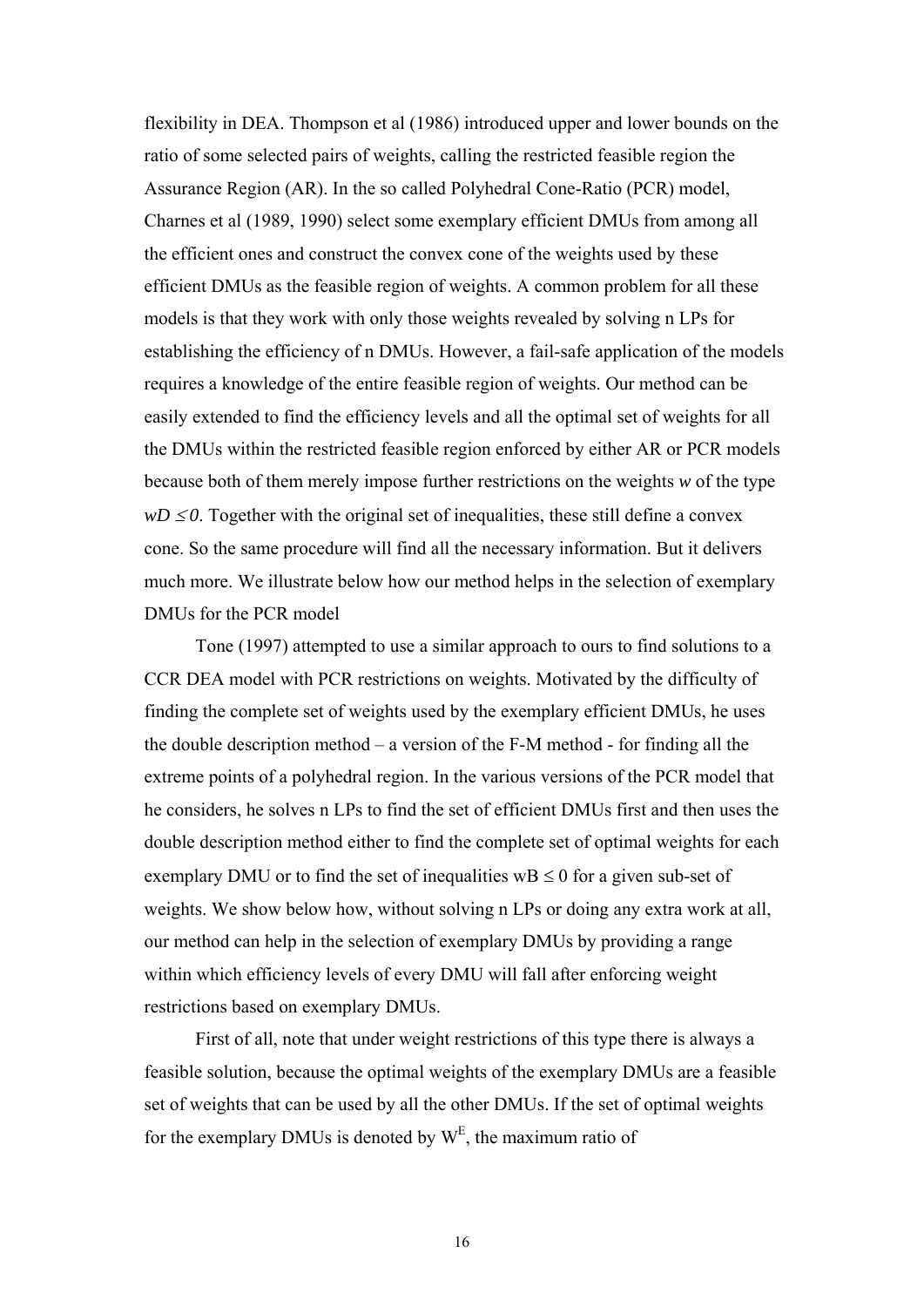$$
\left[ \left( \sum_{i=1}^{q} v_{il} y_{ik} \right) / \left( \sum_{i=1}^{p} u_{il} x_{ik} \right) \right]
$$
 for  $l \in W^{E}$  gives a lower bound for the new efficiency level

for DMUk. This information is not available from the conventional approach to solving DEA models. Further, the efficiency rating of a DMU cannot increase under weight restrictions. So the unrestricted maximum ratios provide upper bounds. Together these lower and upper bounds provide a powerful tool for choosing amongst alternative sets of exemplary DMUs.

 By way of illustration, consider the numerical example of section 3. Suppose we show the results given in table 2 to our expert who recommends that we use DMUs 1 and 4 as exemplary DMUs. Then we are concerned with re-evaluating the efficiency of all the DMUs using only weights which are in the convex cone of rays 1 to 6, ignoring the rays 7 and 8. We now wish to re-evaluate all the 12 DMUs under weight restrictions limiting the weights to be in the convex cone of  $w<sup>1</sup>$  to  $w<sup>6</sup>$ . An elementary grasp of convex cones tells us that rays 1 to 6 will continue to be the extreme rays of the restricted cone, while some new extreme rays may also emerge. So we already have a lower bound on the efficiency levels of each DMU given by the maximum ratio in columns 1 to 6 in table 3. For our specific example, it can be easily checked that these lower bounds coincide with the current best for each DMU. So the weight restrictions make no difference to efficiency scores if the PCR model is defined as above. A closer scrutiny of the Table 3 reveals that selecting any two of the three efficient DMUs as exemplary DMUs will lead to the same impasse simply because all the DMUs achieve their maximum ratio on at least one of the first four rays. So the PCR model will give different efficiency scores provided only one efficient DMU is taken as an exemplary DMU.

Suppose DMU2 is considered to be the only exemplary DMU. So  $W^E = \{w^1,$  $w^2$ ,  $w^4$ ,  $w^7$  and  $w^8$ . From Table 3 we can see that this would lead to a reduction in the efficiency score of DMU 11 only as the weights defined by ray 3, the one giving its maximum ratio, are no longer available. DMU 10 is not affected because it achieves its maximum ratio on Rays 2 and 3. Table 3 informs us that for DMU11 the efficiency score will be between 0.9345 (the best achieved on rays being considered for this PCR model) and 0.9551, its best score without any weight restrictions. It is also clear from Table 3 that no matter which efficient DMUs are selected as exemplary in a PCR model for this problem, the efficiency score of DMUs 1, 2, 4, 5,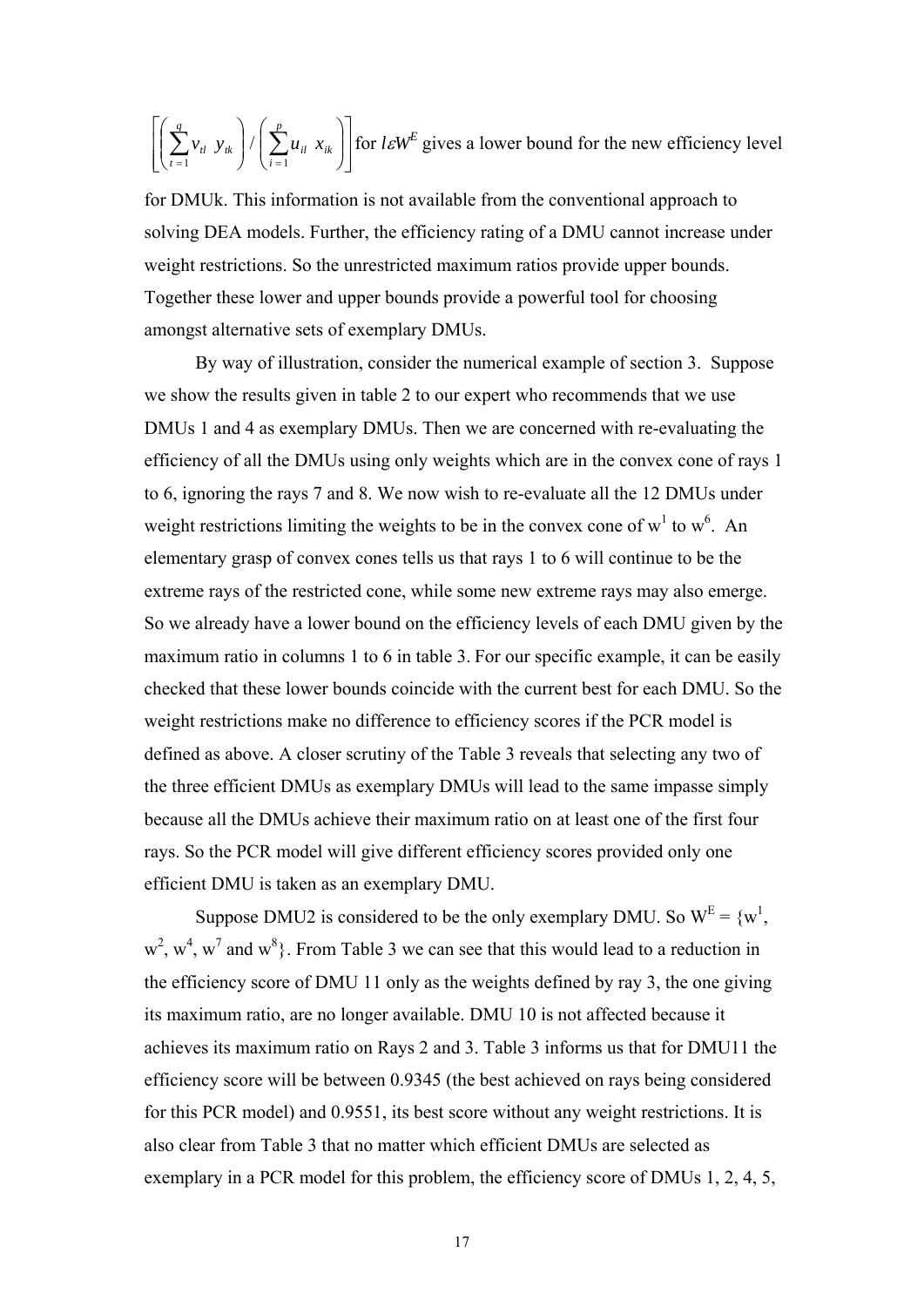8 and 10 will not be affected. The following table gives the impact of selecting any one of the three efficient DMUs as exemplary.

| Exemplary  |                               | Range of Efficiency values $\theta^k$ for affected                |
|------------|-------------------------------|-------------------------------------------------------------------|
| <b>DMU</b> | $W^E =$                       | <b>DMUk</b>                                                       |
|            | $\{W^1, W^3, W^4, W^5, W^6\}$ | $.8761 \le \theta^3 \le .8827$ ; $.8328 \le \theta^6 \le .8348$   |
| 2          | $\{w^1, w^2, w^4, w', w^8\}$  | $.9345 \le \theta^{11} \le .9551$                                 |
|            | $\{W^1, W^2, W^3\}$           | $.8895 \le \theta^7 \le .9020$ ; $.8612 \le \theta^9 \le .9604$ ; |
|            |                               | $.9191 \le \theta^{12} \le .9582$                                 |

Table 7 Impact of alternative PCR models

 What we have shown is that using the F-M method provides a powerful tool for the selection of the right PCR model by providing us with the range within which efficiency of each DMU can be expected to change. Similar approach can be used in all models of weight restrictions.

iv) Sensitivity Analysis

 Another obvious area of application is sensitivity analysis, in particular the effect of data variations on efficiency of DMUs. Using the richness of information available in tables 2 and 3, it is easy to analyse the range of values of an input (output)  $x_{ik}$  ( $y_{ik}$ ) for which the maximum ratio in (2) is derived from the same ray. This is obviously a rich field for further research.

 To conclude this section we observe that our method can help with any DEA related problem where all possible optimal solutions to the primal or the dual DEA model are required for proper implementation.

### **5. Computational considerations and Conclusions**

 We begin this section with a note on computations required to solve DEA problems within the new framework. Standard packages are available in the public domain to carry out the calculations needed to implement the F-M method. The calculations for all the computational experiments reported here were carried out by PORTA, a general purpose code for finding all the extreme rays of a convex cone. PORTA Version 2, available from Free Software Foundation, Boston, 1991 Program was interfaced to our own C program.

We have provided an alternative framework for solving DEA problems. The purpose is *not* to provide a faster alternative to the conventional LP based approach,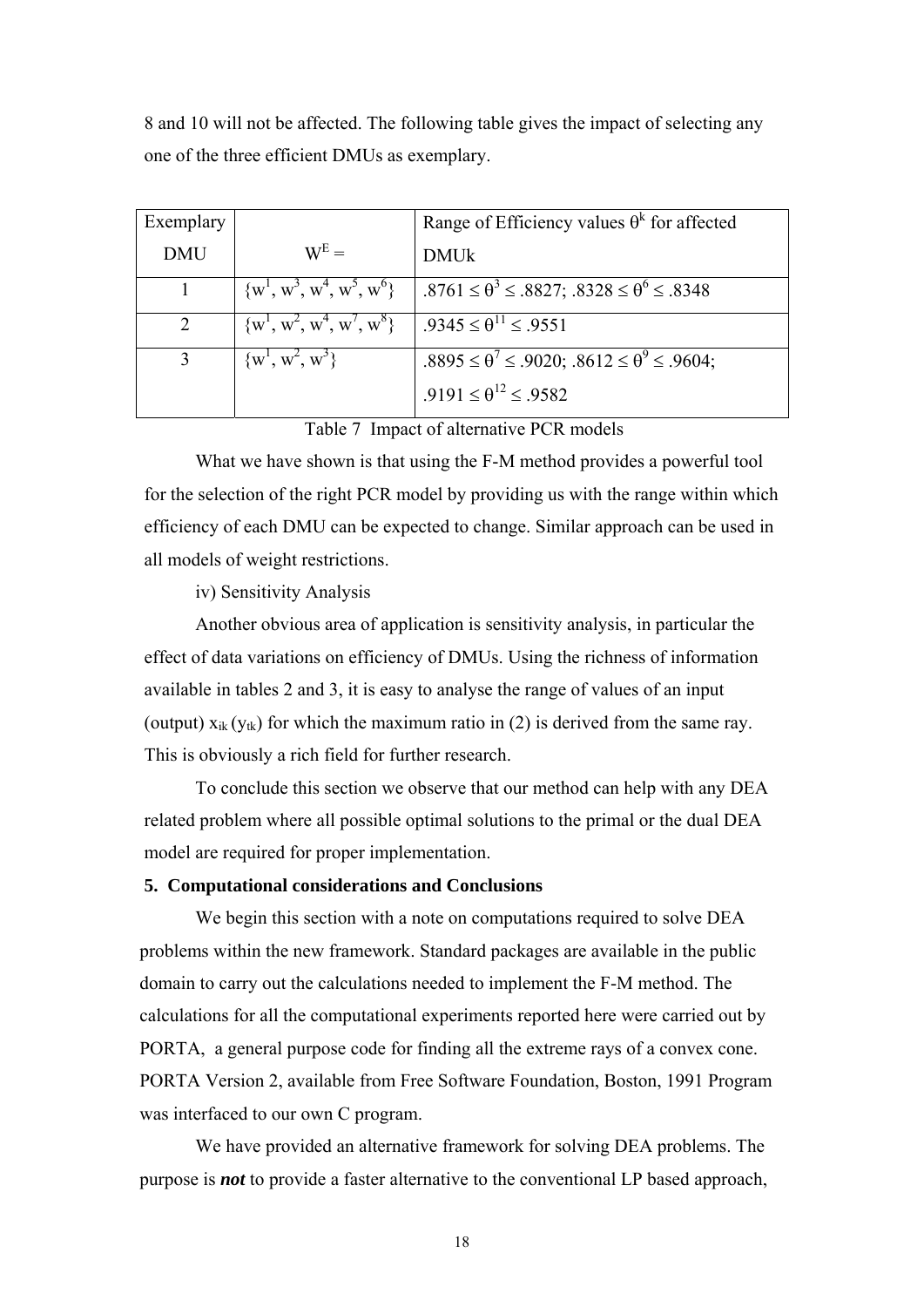but to use a method that delivers more. In fact the method used is known to take longer than the conventional method because the projection of a polytope into a smaller dimension can lead to an exponential growth in the number of in the number of inequalities generated in finding the extreme rays. We carried out computational experiments to determine if this is likely to be an impediment to solving large DEA models in this way. The data sets available at

http://www.mscmga.ms.ic.ac.uk/jeb/orlib/deainfo.html and http://www.deazone.com/datasets/FILE1/index.asp were utilised. No serious computational problems were encountered.

 We also used our approach in a practical problem involving the computation of the x-factor in electricity price regulation in Brazil, based on measuring technical efficiency of 63 electricity distribution companies. (See Appa and Bana-e-Costa, (2003)). A complex model involving dynamic clusters of companies taken as comparators for each company was implemented on a one input, four output CRS DEA model using the F-M method. It was easy to compute results in real time and use them as an interactive tool in deciding the best parameters on which the dynamic clusters should be based.

The lessons learnt are:

- (i) As the problem size grows, performance measures such as number of rays, maximum no. of inequalities produced at any iteration, sum of inequalities dealt with, maximum memory used, operating time etc. grow rapidly.
- (ii) The effect of increasing number of factors (inputs + outputs) is much greater than that of increasing the number of DMUs.
- (iii) A problem with only one input or only one output is easier to solve than a comparable one with same number of factors but multiple inputs as well as outputs.
- (iv) For problems tried in our experiments (with up to 70 DMUs and 11 factors) the computational growth is easily manageable. Interactive use of the methodology on a practical problem does provide further evidence of its manageability.

 While more systematic work is needed to check the computational limits of the F-M method applied to DEA, based on our experience so far we maintain that the method proposed here is a viable method since: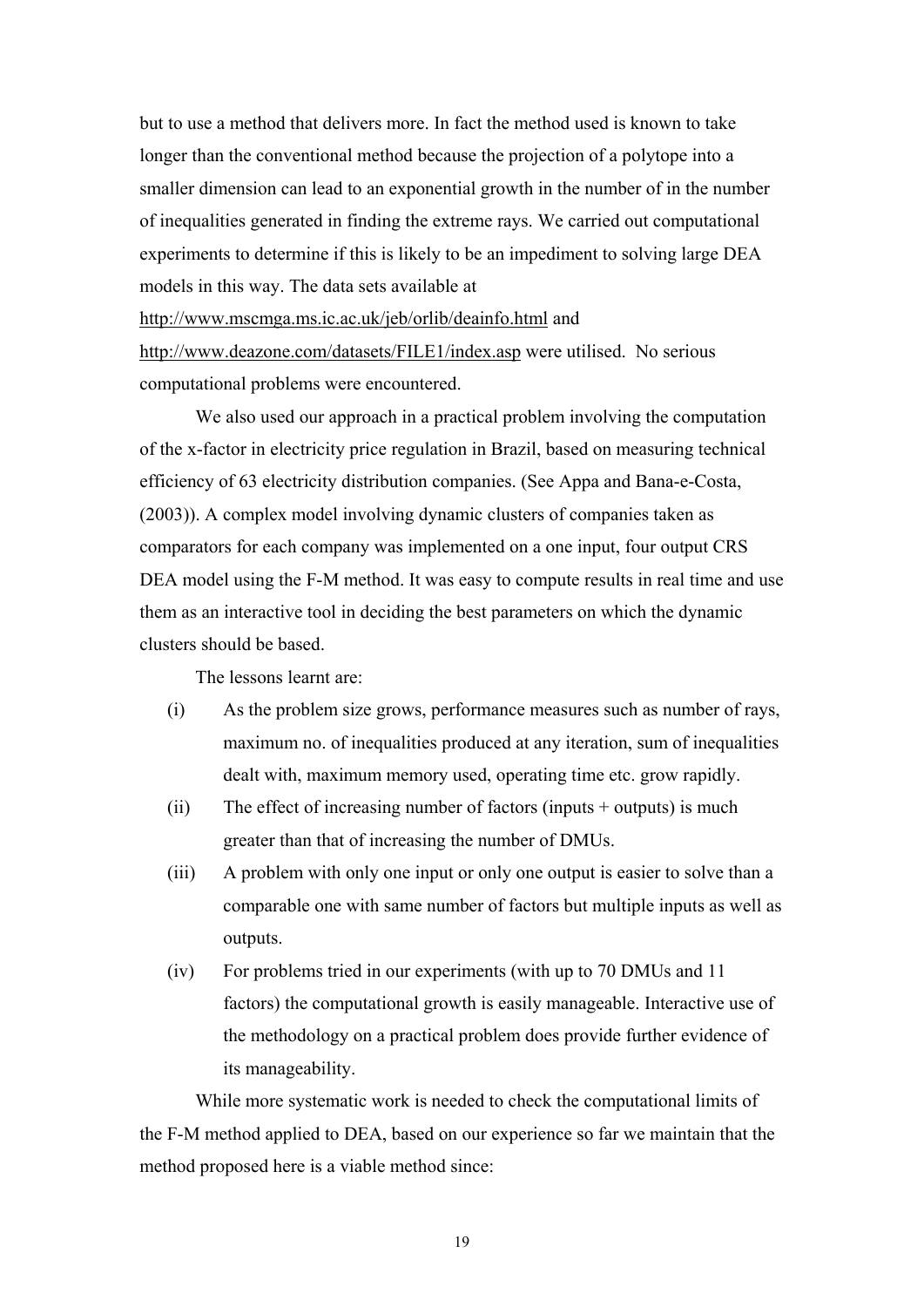- (i) Most practical DEA models tend to be small in comparison with the large LP models that arise in other applications.
- (ii) In practical DEA problems the number of factors is usually small.

 Finally, there are two obvious ways, currently under investigation, to control the growth in the number of inequalities created to find the extreme rays of the cone. These are:

- (i) To exploit the structure of the *A* matrix in DEA models. The DEA models have a special structure with positive coefficients in one of the row partitions and negative coefficients in the other. Experience with F-M elimination suggests this will reduce the growth in inequalities when projecting out variables.
- (ii) To control the growth of inequalities solved to compute extreme rays by a two phase approach. In the first phase use the standard approach to determine the set E of efficient DMUs. Then run the F-M method only on the restricted set E. As the extreme rays are determined only by the efficient DMUs, this helps to control the problem of exponential growth.

 For this preliminary exposition we have deliberately kept things simple by looking at the original constant return to scale CCR model. We are aware that the standard constant returns to scale model in modern literature minimises  $w + \varepsilon(T)$ where T is the sum of all the slack and surplus variables to deal with points on the frontier which have  $w = 1$  but  $T \neq 0$ . Other models such as the variable returns to scale model, models with restrictions on weights etc. are also of great interest for practical work. We have been able to solve all these models using the Restricted Fourier – Motzkin Elimination method.

# **Acknowledgments**

The authors would like to thank Yiannis Mourtos, Nikos Argyris and Atsushi Kamiya for help with the calculations and Dr John Beasley for providing the test problems. The work of the second author was partially supported by Leverhulme Research Fellowship RF&G/9/RFG/2000/0174.